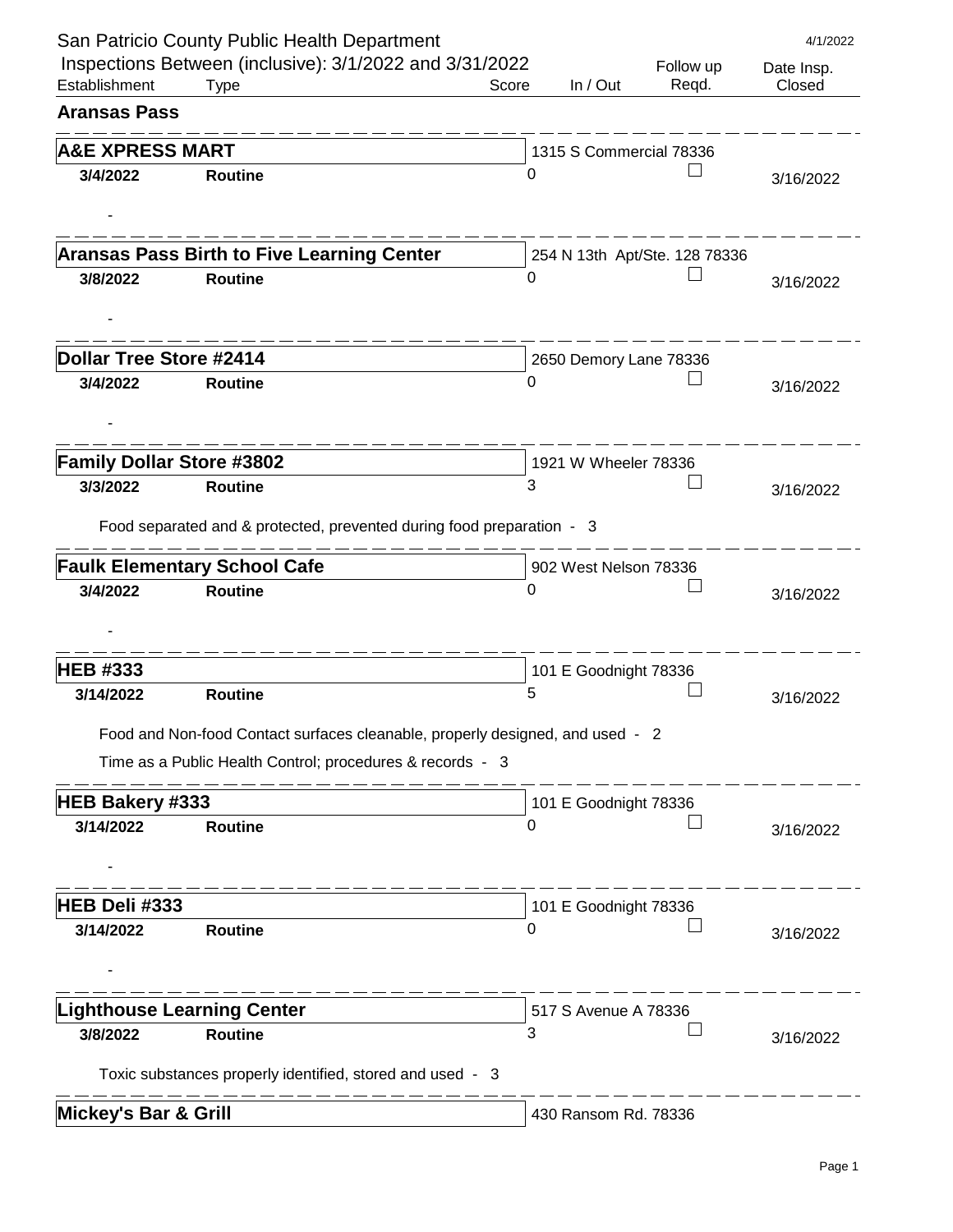|                      | San Patricio County Public Health Department                                                                                        |                |                        |                              | 4/1/2022   |
|----------------------|-------------------------------------------------------------------------------------------------------------------------------------|----------------|------------------------|------------------------------|------------|
| Establishment        | Inspections Between (inclusive): 3/1/2022 and 3/31/2022                                                                             | Score          | In / Out               | Follow up                    | Date Insp. |
| <b>Aransas Pass</b>  | Type                                                                                                                                |                |                        | Regd.                        | Closed     |
|                      |                                                                                                                                     |                |                        |                              |            |
| Mickey's Bar & Grill |                                                                                                                                     |                | 430 Ransom Rd. 78336   |                              |            |
| 3/14/2022            | <b>Routine</b>                                                                                                                      | 11             |                        |                              | 3/16/2022  |
|                      | Approved thawing method - 1                                                                                                         |                |                        |                              |            |
|                      | Personal Cleanliness / eating, drinking, or tobacco use - 1                                                                         |                |                        |                              |            |
|                      | Food and ice obtained from approved source; good condition, safe - 3                                                                |                |                        |                              |            |
|                      | Toxic substances properly identified, stored and used - 3                                                                           |                |                        |                              |            |
|                      | Adequate handwashing facillities; Accessible and properly supplied, used - 2                                                        |                |                        |                              |            |
|                      | Wiping Cloths; properly used and stored - 1                                                                                         |                |                        |                              |            |
| Popeyes #252         |                                                                                                                                     |                | 515 E. Goodnight 78336 |                              |            |
| 3/14/2022            | <b>Routine</b>                                                                                                                      | $\overline{2}$ |                        |                              | 3/16/2022  |
|                      |                                                                                                                                     |                |                        |                              |            |
|                      | Single service & single use articles; properly stored and used - 1                                                                  |                |                        |                              |            |
| Other Violations - 1 |                                                                                                                                     |                |                        |                              |            |
|                      | <b>Sonic Drive In - Aransas Pass</b>                                                                                                |                | 1662 W Wheeler 78336   |                              |            |
| 3/3/2022             | <b>Routine</b>                                                                                                                      | 9              |                        |                              | 3/16/2022  |
|                      | Food and Non-food Contact surfaces cleanable, properly designed, and used - 2                                                       |                |                        |                              |            |
|                      | Wiping Cloths; properly used and stored - 1                                                                                         |                |                        |                              |            |
|                      | Food contact surfaces and returnables; cleaned and sanitized - 3                                                                    |                |                        |                              |            |
|                      | Proper Date Marking and disposition - 2                                                                                             |                |                        |                              |            |
|                      | No Evidence of Insect contamination, rodent / other animals - 1                                                                     |                |                        |                              |            |
| Stripes #40794H      |                                                                                                                                     |                |                        |                              |            |
| 3/4/2022             | <b>Routine</b>                                                                                                                      | 6              |                        | 301 E Goodnight Avenue 78336 | 3/16/2022  |
|                      |                                                                                                                                     |                |                        |                              |            |
|                      | Personal Cleanliness / eating, drinking, or tobacco use - 1                                                                         |                |                        |                              |            |
|                      | Thermometers provided, accurated, and calculated; chemical/thermal test - 2                                                         |                |                        |                              |            |
|                      | Proper Date Marking and disposition - 2                                                                                             |                |                        |                              |            |
|                      | Physical facilities installed, maintained, clean - 1                                                                                |                |                        |                              |            |
|                      | <b>Taco De Oro Restaurant, LLC</b>                                                                                                  |                | 324 Commercial 78336   |                              |            |
| 3/4/2022             | <b>Routine</b>                                                                                                                      | 19             |                        |                              | 3/16/2022  |
|                      | Establishment did not have hot water and was instructed to immediately close.<br>Establishment now has 3 days to correct violation. |                |                        |                              |            |
|                      | Hot and Cold Water available; adequate pressure, safe - 2                                                                           |                |                        |                              |            |
|                      | Food contact surfaces and returnables; cleaned and sanitized - 3                                                                    |                |                        |                              |            |
|                      | Utensils, equipment, and linens; properly used, stored, dried and handled - 1                                                       |                |                        |                              |            |
|                      | Adequate handwashing facillities; Accessible and properly supplied, used - 2                                                        |                |                        |                              |            |
|                      | Thermometers provided, accurated, and calculated; chemical/thermal test - 2                                                         |                |                        |                              |            |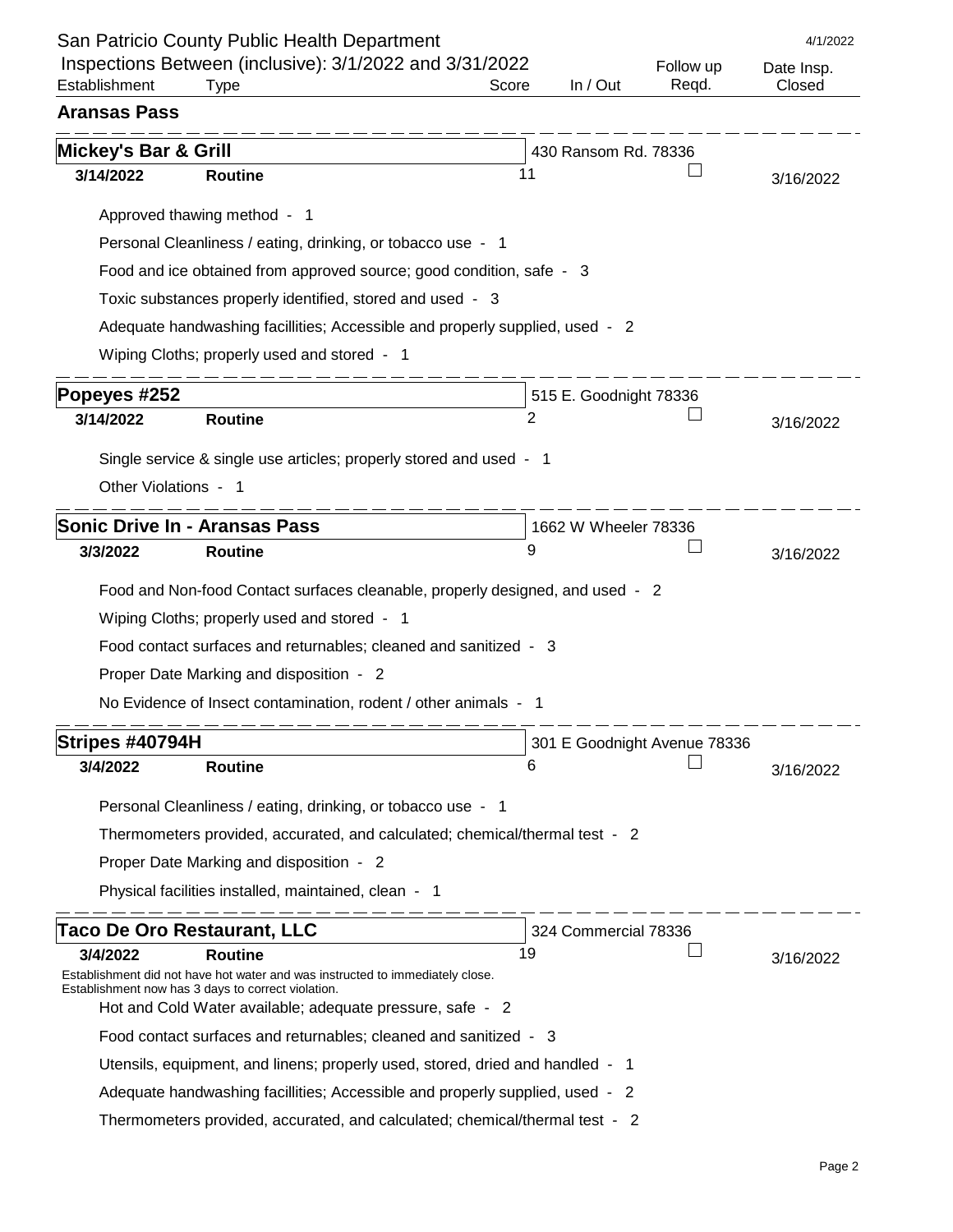|                                                       | San Patricio County Public Health Department                                                                                                                          |       |                      |                    | 4/1/2022             |
|-------------------------------------------------------|-----------------------------------------------------------------------------------------------------------------------------------------------------------------------|-------|----------------------|--------------------|----------------------|
| Establishment                                         | Inspections Between (inclusive): 3/1/2022 and 3/31/2022<br><b>Type</b>                                                                                                | Score | In / Out             | Follow up<br>Regd. | Date Insp.<br>Closed |
| <b>Aransas Pass</b>                                   |                                                                                                                                                                       |       |                      |                    |                      |
| <b>Taco De Oro Restaurant, LLC</b>                    |                                                                                                                                                                       |       | 324 Commercial 78336 |                    |                      |
| 3/4/2022                                              | <b>Routine</b>                                                                                                                                                        | 19    |                      |                    | 3/16/2022            |
| Establishment now has 3 days to correct violation.    | Establishment did not have hot water and was instructed to immediately close.                                                                                         |       |                      |                    |                      |
|                                                       | Food separated and & protected, prevented during food preparation - 3                                                                                                 |       |                      |                    |                      |
|                                                       | Toxic substances properly identified, stored and used - 3                                                                                                             |       |                      |                    |                      |
|                                                       | Proper disposition of returned, previously served, reconditioned - 3                                                                                                  |       |                      |                    |                      |
| 3/5/2022                                              | <b>Routine</b>                                                                                                                                                        | 0     |                      |                    | 3/16/2022            |
| Establishment now has hot water reaching 100 degrees. |                                                                                                                                                                       |       |                      |                    |                      |
|                                                       |                                                                                                                                                                       |       |                      |                    |                      |
| <b>Taqueria Mi Mexico</b>                             |                                                                                                                                                                       |       | 936 W Wheeler 78336  |                    |                      |
| 3/3/2022                                              | <b>Routine</b>                                                                                                                                                        | 28    |                      |                    | 3/16/2022            |
|                                                       | Proper Cold Holding temperature (41F/45F) - 3                                                                                                                         |       |                      |                    |                      |
|                                                       | Physical facilities installed, maintained, clean - 1                                                                                                                  |       |                      |                    |                      |
|                                                       | Adequate ventilation and lighting; designated areas used - 1                                                                                                          |       |                      |                    |                      |
|                                                       | Single service & single use articles; properly stored and used - 1                                                                                                    |       |                      |                    |                      |
|                                                       | Utensils, equipment, and linens; properly used, stored, dried and handled - 1                                                                                         |       |                      |                    |                      |
|                                                       | Wiping Cloths; properly used and stored - 1                                                                                                                           |       |                      |                    |                      |
|                                                       | Personal Cleanliness / eating, drinking, or tobacco use - 1                                                                                                           |       |                      |                    |                      |
|                                                       | No Evidence of Insect contamination, rodent / other animals - 1                                                                                                       |       |                      |                    |                      |
|                                                       | Food and Non-food Contact surfaces cleanable, properly designed, and used - 2                                                                                         |       |                      |                    |                      |
|                                                       | Proper Date Marking and disposition - 2                                                                                                                               |       |                      |                    |                      |
|                                                       | Food contact surfaces and returnables; cleaned and sanitized - 3                                                                                                      |       |                      |                    |                      |
|                                                       | Food handler / no unathorized persons / personnel - 2                                                                                                                 |       |                      |                    |                      |
|                                                       | Food and ice obtained from approved source; good condition, safe - 3                                                                                                  |       |                      |                    |                      |
|                                                       | Adequate handwashing facilities; Accessible and properly supplied, used - 2                                                                                           |       |                      |                    |                      |
| Environmental contamination - 1                       |                                                                                                                                                                       |       |                      |                    |                      |
|                                                       | Food separated and & protected, prevented during food preparation - 3                                                                                                 |       |                      |                    |                      |
| <b>Walgreens #10680</b>                               |                                                                                                                                                                       |       | 2702 W Wheeler 78336 |                    |                      |
| 3/3/2022                                              | <b>Routine</b>                                                                                                                                                        | 0     |                      |                    | 3/16/2022            |
|                                                       | Coolers were broken upon inspection. PIC stated they are not selling any of the food<br>products and have put up signs to inform the customers not to purchase items. |       |                      |                    |                      |
|                                                       |                                                                                                                                                                       |       | 2501 W Wheeler 78336 |                    |                      |
| Wal-Mart #458                                         |                                                                                                                                                                       |       |                      |                    |                      |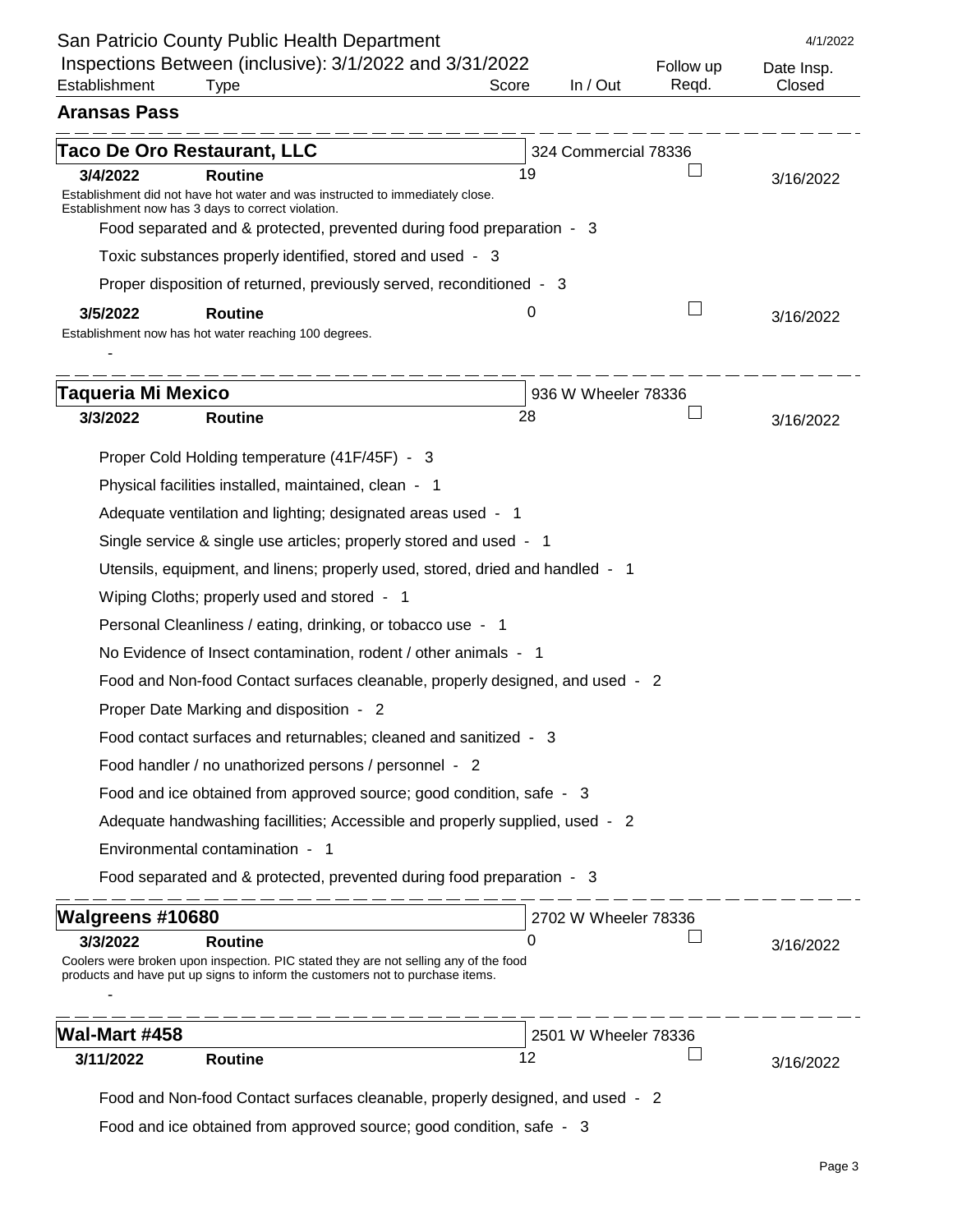|                               | San Patricio County Public Health Department                                  |       |                       |                                      | 4/1/2022   |
|-------------------------------|-------------------------------------------------------------------------------|-------|-----------------------|--------------------------------------|------------|
|                               | Inspections Between (inclusive): 3/1/2022 and 3/31/2022                       |       |                       | Follow up                            | Date Insp. |
| Establishment                 | <b>Type</b>                                                                   | Score | In $/$ Out            | Regd.                                | Closed     |
| <b>Aransas Pass</b>           |                                                                               |       |                       |                                      |            |
| <b>Wal-Mart #458</b>          |                                                                               |       | 2501 W Wheeler 78336  |                                      |            |
| 3/11/2022                     | <b>Routine</b>                                                                | 12    |                       |                                      | 3/16/2022  |
|                               | Proper disposition of returned, previously served, reconditioned - 3          |       |                       |                                      |            |
| Other Violations - 1          |                                                                               |       |                       |                                      |            |
|                               | Time as a Public Health Control; procedures & records - 3                     |       |                       |                                      |            |
|                               |                                                                               |       |                       |                                      |            |
| <b>Wal-Mart Bakery #458</b>   |                                                                               |       | 2501 W Wheeler 78336  |                                      |            |
| 3/11/2022                     | <b>Routine</b>                                                                | 3     |                       |                                      | 3/16/2022  |
| Other Violations - 1          |                                                                               |       |                       |                                      |            |
|                               | Person in charge present, demonstration of knowledge, and CFM - 2             |       |                       |                                      |            |
| <b>Wal-Mart Deli #458</b>     |                                                                               |       | 2501 W Wheeler 78336  |                                      |            |
| 3/11/2022                     | <b>Routine</b>                                                                | 3     |                       |                                      | 3/16/2022  |
|                               |                                                                               |       |                       |                                      |            |
|                               | Person in charge present, demonstration of knowledge, and CFM - 2             |       |                       |                                      |            |
| Other Violations - 1          |                                                                               |       |                       |                                      |            |
| <b>Whataburger #14</b>        |                                                                               |       | 2737 W. Wheeler 78336 |                                      |            |
| 3/3/2022                      | <b>Routine</b>                                                                | 5     |                       |                                      | 3/16/2022  |
|                               | Single service & single use articles; properly stored and used - 1            |       |                       |                                      |            |
| Other Violations - 1          |                                                                               |       |                       |                                      |            |
|                               | Time as a Public Health Control; procedures & records - 3                     |       |                       |                                      |            |
|                               |                                                                               |       |                       |                                      |            |
| <b>Corpus Christi</b>         |                                                                               |       |                       |                                      |            |
| <b>Miss J's Curbside Pies</b> |                                                                               |       |                       | 655 Castle Park Drive Apt #206 78418 |            |
| 3/10/2022                     | <b>Routine</b>                                                                | 3     |                       |                                      | 3/16/2022  |
|                               | Food and Non-food Contact surfaces cleanable, properly designed, and used - 2 |       |                       |                                      |            |
|                               | Personal Cleanliness / eating, drinking, or tobacco use - 1                   |       |                       |                                      |            |
| Ingleside                     |                                                                               |       |                       |                                      |            |
|                               |                                                                               |       |                       |                                      |            |
| <b>BlackBeards Too</b>        |                                                                               |       | 2753 W. Main 78362    |                                      |            |
| 3/17/2022                     | <b>Routine</b>                                                                | 8     |                       |                                      | 3/24/2022  |
|                               | Toxic substances properly identified, stored and used - 3                     |       |                       |                                      |            |
|                               | Environmental contamination - 1                                               |       |                       |                                      |            |
|                               | Personal Cleanliness / eating, drinking, or tobacco use - 1                   |       |                       |                                      |            |
|                               | Physical facilities installed, maintained, clean - 1                          |       |                       |                                      |            |
|                               | No Evidence of Insect contamination, rodent / other animals - 1               |       |                       |                                      |            |
|                               | Wiping Cloths; properly used and stored - 1                                   |       |                       |                                      |            |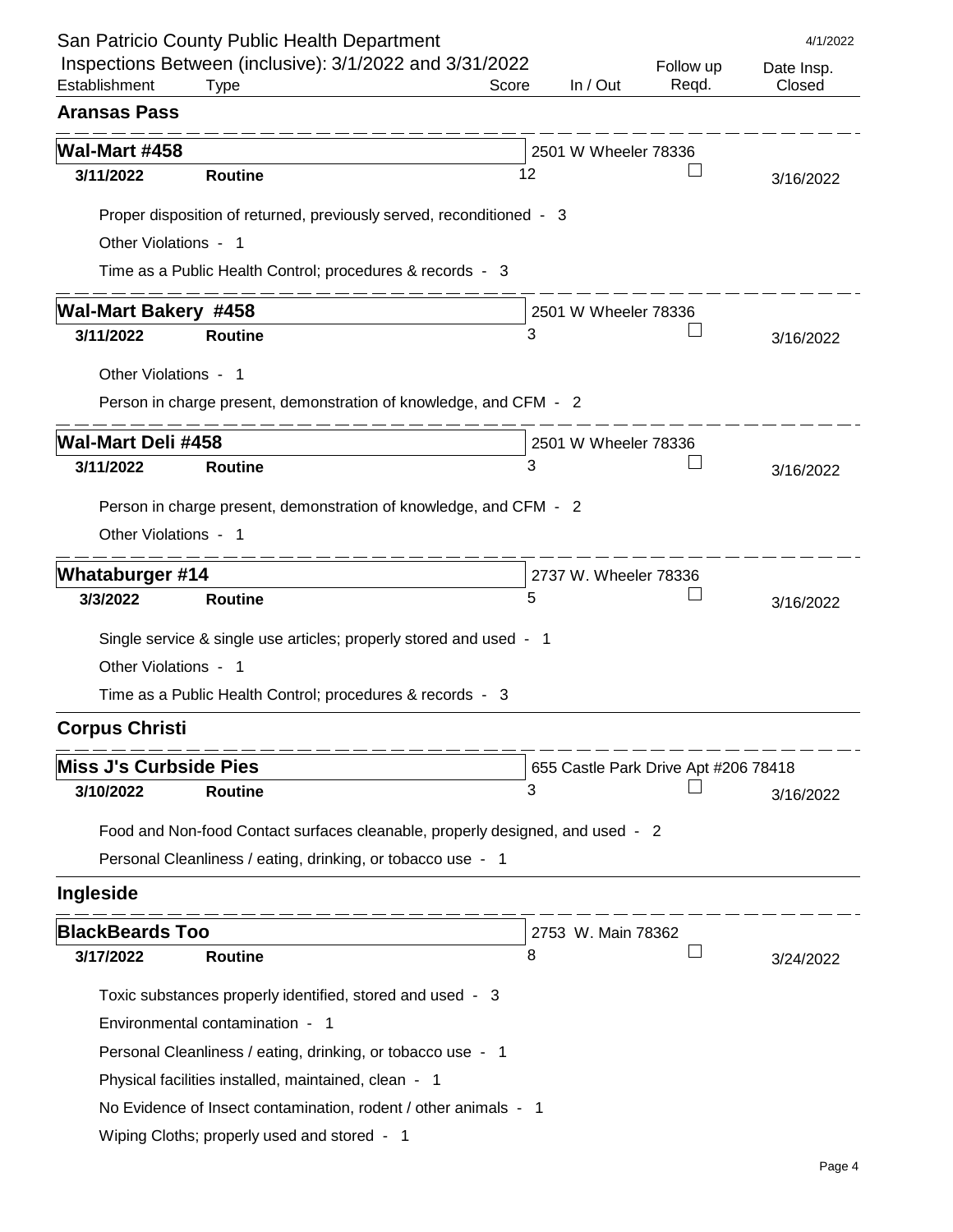|                                           | San Patricio County Public Health Department                                  |       |                         |           | 4/1/2022   |
|-------------------------------------------|-------------------------------------------------------------------------------|-------|-------------------------|-----------|------------|
|                                           | Inspections Between (inclusive): 3/1/2022 and 3/31/2022                       |       |                         | Follow up | Date Insp. |
| Establishment                             | Type                                                                          | Score | In / Out                | Regd.     | Closed     |
| Ingleside                                 |                                                                               |       |                         |           |            |
| City Café & Bar                           |                                                                               |       | 2334 Hwy 361 #102 78362 |           |            |
| 3/17/2022                                 | <b>Routine</b>                                                                | 17    |                         |           | 3/24/2022  |
| Dish machine not sanitizing.              | Food contact surfaces and returnables; cleaned and sanitized - 3              |       |                         |           |            |
|                                           | Food separated and & protected, prevented during food preparation - 3         |       |                         |           |            |
|                                           | Food and Non-food Contact surfaces cleanable, properly designed, and used - 2 |       |                         |           |            |
|                                           | Environmental contamination - 1                                               |       |                         |           |            |
|                                           | Toxic substances properly identified, stored and used - 3                     |       |                         |           |            |
|                                           | Non-Food Contact surfaces clean - 1                                           |       |                         |           |            |
|                                           | Thermometers provided, accurated, and calculated; chemical/thermal test - 2   |       |                         |           |            |
|                                           | Proper cooling method used; Equipment adequate to maintain proper temp - 2    |       |                         |           |            |
|                                           |                                                                               |       |                         |           |            |
| <b>El Rancho Meat Market</b><br>3/18/2022 | <b>Routine</b>                                                                | 26    | 2769 Avenue B 78362     |           |            |
|                                           |                                                                               |       |                         |           | 3/24/2022  |
|                                           | Food separated and & protected, prevented during food preparation - 3         |       |                         |           |            |
|                                           | Food and ice obtained from approved source; good condition, safe - 3          |       |                         |           |            |
|                                           | Proper Hot Holding temperature (135F) - 3                                     |       |                         |           |            |
|                                           | Proper Date Marking and disposition - 2                                       |       |                         |           |            |
|                                           | Adequate handwashing facillities; Accessible and properly supplied, used - 2  |       |                         |           |            |
|                                           | Personal Cleanliness / eating, drinking, or tobacco use - 1                   |       |                         |           |            |
|                                           | Wiping Cloths; properly used and stored - 1                                   |       |                         |           |            |
|                                           | Environmental contamination - 1                                               |       |                         |           |            |
|                                           | Utensils, equipment, and linens; properly used, stored, dried and handled - 1 |       |                         |           |            |
|                                           | Non-Food Contact surfaces clean - 1                                           |       |                         |           |            |
|                                           | Physical facilities installed, maintained, clean - 1                          |       |                         |           |            |
|                                           | Food contact surfaces and returnables; cleaned and sanitized - 3              |       |                         |           |            |
|                                           | Food handler / no unathorized persons / personnel - 2                         |       |                         |           |            |
|                                           | Food and Non-food Contact surfaces cleanable, properly designed, and used - 2 |       |                         |           |            |
| <b>HEB Grocery #171</b>                   |                                                                               |       | 2616 Hwy 361 78362      |           |            |
| 3/21/2022                                 | <b>Routine</b>                                                                | 6     |                         |           | 3/24/2022  |
|                                           | Proper disposition of returned, previously served, reconditioned - 3          |       |                         |           |            |
|                                           | Time as a Public Health Control; procedures & records - 3                     |       |                         |           |            |
|                                           |                                                                               |       |                         |           |            |
| <b>Ingleside Primary School</b>           |                                                                               |       | 2100 Achievement 78362  |           |            |
| 3/21/2022                                 | <b>Routine</b>                                                                | 0     |                         |           | 3/24/2022  |

-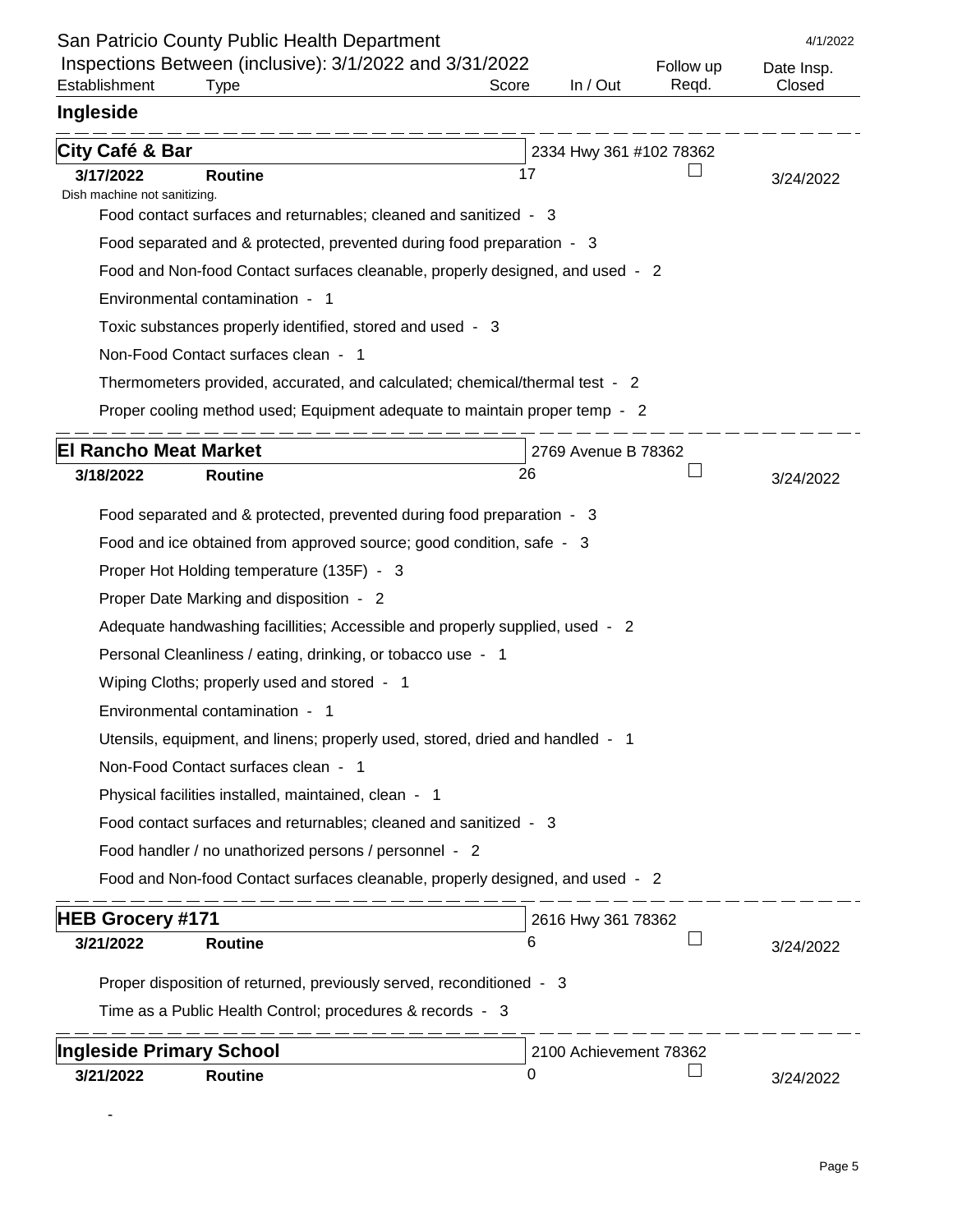|                                             | San Patricio County Public Health Department                                                                                                                                                                                                              |       |                 |                              | 4/1/2022   |
|---------------------------------------------|-----------------------------------------------------------------------------------------------------------------------------------------------------------------------------------------------------------------------------------------------------------|-------|-----------------|------------------------------|------------|
|                                             | Inspections Between (inclusive): 3/1/2022 and 3/31/2022                                                                                                                                                                                                   |       |                 | Follow up                    | Date Insp. |
| Establishment                               | Type                                                                                                                                                                                                                                                      | Score | In / Out        | Regd.                        | Closed     |
| Ingleside                                   |                                                                                                                                                                                                                                                           |       |                 |                              |            |
| <b>Ingleside Senior Center</b>              |                                                                                                                                                                                                                                                           |       | 2850 Main 78362 |                              |            |
| 3/21/2022                                   | <b>Routine</b>                                                                                                                                                                                                                                            | O     |                 |                              | 3/24/2022  |
| Center is still receiving prepackaged food. |                                                                                                                                                                                                                                                           |       |                 |                              |            |
|                                             |                                                                                                                                                                                                                                                           |       |                 |                              |            |
|                                             | <b>Jalapenos Mexican Bar and Grill</b>                                                                                                                                                                                                                    |       |                 | 2144 State Highway 361 78362 |            |
| 3/14/2022                                   | <b>Routine</b>                                                                                                                                                                                                                                            | 51    |                 |                              | 3/24/2022  |
| having working WIC or Freezer.              | Establishment failed inspection and has 3 days to correct violations and to provide a<br>valid CFM for the Establishment. There is no working WIC or Freezer to hold<br>Establishment's food capacity. Establishment was required to shut down due to not |       |                 |                              |            |
|                                             | Utensils, equipment, and linens; properly used, stored, dried and handled - 1                                                                                                                                                                             |       |                 |                              |            |
|                                             | Wiping Cloths; properly used and stored - 1                                                                                                                                                                                                               |       |                 |                              |            |
|                                             | Hot and Cold Water available; adequate pressure, safe - 2                                                                                                                                                                                                 |       |                 |                              |            |
|                                             | Thermometers provided, accurated, and calculated; chemical/thermal test - 2                                                                                                                                                                               |       |                 |                              |            |
|                                             | Toxic substances properly identified, stored and used - 3                                                                                                                                                                                                 |       |                 |                              |            |
|                                             | Food handler / no unathorized persons / personnel - 2                                                                                                                                                                                                     |       |                 |                              |            |
|                                             | Personal Cleanliness / eating, drinking, or tobacco use - 1                                                                                                                                                                                               |       |                 |                              |            |
|                                             | Food and Non-food Contact surfaces cleanable, properly designed, and used - 2                                                                                                                                                                             |       |                 |                              |            |
|                                             | Food Establishment Permit (Current, Valid, and Posted) - 2                                                                                                                                                                                                |       |                 |                              |            |
|                                             | Proper Date Marking and disposition - 2                                                                                                                                                                                                                   |       |                 |                              |            |
|                                             | Proper Cold Holding temperature (41F/45F) - 3                                                                                                                                                                                                             |       |                 |                              |            |
|                                             | Proper disposition of returned, previously served, reconditioned - 3                                                                                                                                                                                      |       |                 |                              |            |
|                                             | Adequate handwashing facillities; Accessible and properly supplied, used - 2                                                                                                                                                                              |       |                 |                              |            |
|                                             | Food separated and & protected, prevented during food preparation - 3                                                                                                                                                                                     |       |                 |                              |            |
| Other Violations - 1                        |                                                                                                                                                                                                                                                           |       |                 |                              |            |
|                                             | Service sink or curb cleaning facility provided/ Toilet Facilities clean - 1                                                                                                                                                                              |       |                 |                              |            |
|                                             | Physical facilities installed, maintained, clean - 1                                                                                                                                                                                                      |       |                 |                              |            |
|                                             | Adequate ventilation and lighting; designated areas used - 1                                                                                                                                                                                              |       |                 |                              |            |
|                                             | Single service & single use articles; properly stored and used - 1                                                                                                                                                                                        |       |                 |                              |            |
|                                             | Time as a Public Health Control; procedures & records - 3                                                                                                                                                                                                 |       |                 |                              |            |
|                                             | Environmental contamination - 1                                                                                                                                                                                                                           |       |                 |                              |            |
|                                             | Hands cleaned and properly washed; Gloves used properly - 3                                                                                                                                                                                               |       |                 |                              |            |
|                                             | Proper Hot Holding temperature (135F) - 3                                                                                                                                                                                                                 |       |                 |                              |            |
|                                             | Person in charge present, demonstration of knowledge, and CFM - 2                                                                                                                                                                                         |       |                 |                              |            |
|                                             | Proper cooling method used; Equipment adequate to maintain proper temp - 2                                                                                                                                                                                |       |                 |                              |            |
|                                             | Approved Sewage/Wastewater Disposal System, proper disposal - 3                                                                                                                                                                                           |       |                 |                              |            |
| 3/17/2022<br>violations.                    | <b>Violations Followup</b><br>WIC is now holding 41 temp. Establishment still has 48 hours to correct priority                                                                                                                                            | 0     |                 |                              | 3/24/2022  |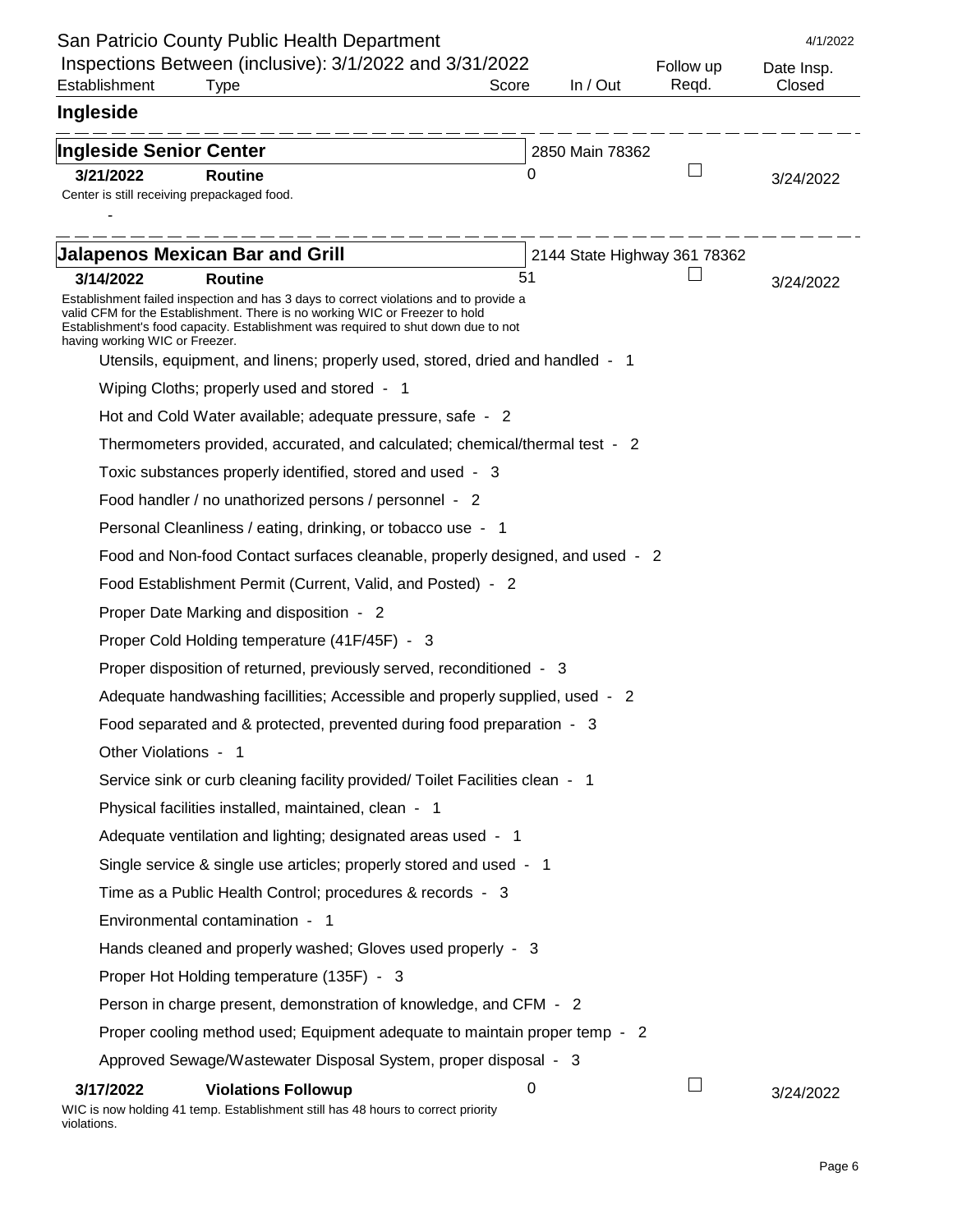|                                           | San Patricio County Public Health Department                                                                                         |       |                          |                                | 4/1/2022             |
|-------------------------------------------|--------------------------------------------------------------------------------------------------------------------------------------|-------|--------------------------|--------------------------------|----------------------|
| Establishment                             | Inspections Between (inclusive): 3/1/2022 and 3/31/2022<br><b>Type</b>                                                               | Score | In / Out                 | Follow up<br>Regd.             | Date Insp.<br>Closed |
| Ingleside                                 |                                                                                                                                      |       |                          |                                |                      |
|                                           | <b>Jalapenos Mexican Bar and Grill</b>                                                                                               |       |                          | 2144 State Highway 361 78362   |                      |
| 3/17/2022<br>violations.                  | <b>Violations Followup</b><br>WIC is now holding 41 temp. Establishment still has 48 hours to correct priority                       | 0     |                          |                                | 3/24/2022            |
|                                           | <b>Little I's Snowcone and Treats</b>                                                                                                |       | 3019 Main Street 78362   |                                |                      |
| 3/17/2022                                 | <b>Routine</b>                                                                                                                       | 9     |                          |                                | 3/24/2022            |
|                                           | Service sink or curb cleaning facility provided/ Toilet Facilities clean - 1                                                         |       |                          |                                |                      |
|                                           | Food contact surfaces and returnables; cleaned and sanitized - 3                                                                     |       |                          |                                |                      |
|                                           | Proper Date Marking and disposition - 2                                                                                              |       |                          |                                |                      |
|                                           | Personal Cleanliness / eating, drinking, or tobacco use - 1                                                                          |       |                          |                                |                      |
|                                           | Adequate handwashing facillities; Accessible and properly supplied, used - 2                                                         |       |                          |                                |                      |
| <b>Taco Bell #33634</b>                   |                                                                                                                                      |       | 2494 State Hwy 361 78362 |                                |                      |
| 3/18/2022                                 | <b>Routine</b>                                                                                                                       |       |                          |                                | 3/24/2022            |
|                                           | Personal Cleanliness / eating, drinking, or tobacco use - 1                                                                          |       |                          |                                |                      |
| Taqueria Guadalajara #1                   |                                                                                                                                      |       | 2630 Main St 78362       |                                |                      |
| 3/18/2022<br>Dish machine now sanitizing. | <b>Violations Followup</b>                                                                                                           | 0     |                          |                                | 3/24/2022            |
|                                           |                                                                                                                                      |       |                          |                                |                      |
| Terry's Thai Café                         |                                                                                                                                      |       | 2700 Main St. 78362      |                                |                      |
| 3/18/2022                                 | <b>Routine</b><br>Establisment has 10 days to provide pest control.                                                                  | 9     |                          |                                | 3/24/2022            |
|                                           | Establishment has provided prood of pest control. 03/18/2022<br>Food and ice obtained from approved source; good condition, safe - 3 |       |                          |                                |                      |
|                                           | Utensils, equipment, and linens; properly used, stored, dried and handled - 1                                                        |       |                          |                                |                      |
|                                           | Proper Date Marking and disposition - 2                                                                                              |       |                          |                                |                      |
|                                           | No Evidence of Insect contamination, rodent / other animals - 1                                                                      |       |                          |                                |                      |
|                                           | Environmental contamination - 1                                                                                                      |       |                          |                                |                      |
|                                           | Approved thawing method - 1                                                                                                          |       |                          |                                |                      |
| <b>Whataburger #485</b>                   |                                                                                                                                      |       | 2474 State Hwy 361 78362 |                                |                      |
| 3/18/2022                                 | <b>Routine</b>                                                                                                                       | 0     |                          |                                | 3/24/2022            |
|                                           |                                                                                                                                      |       |                          |                                |                      |
| <b>Marhis</b>                             |                                                                                                                                      |       |                          |                                |                      |
|                                           | <b>Mathis ISD Culinary Arts Room</b>                                                                                                 |       |                          |                                |                      |
|                                           |                                                                                                                                      |       |                          | 1615 E San Patricio Ave. 78368 |                      |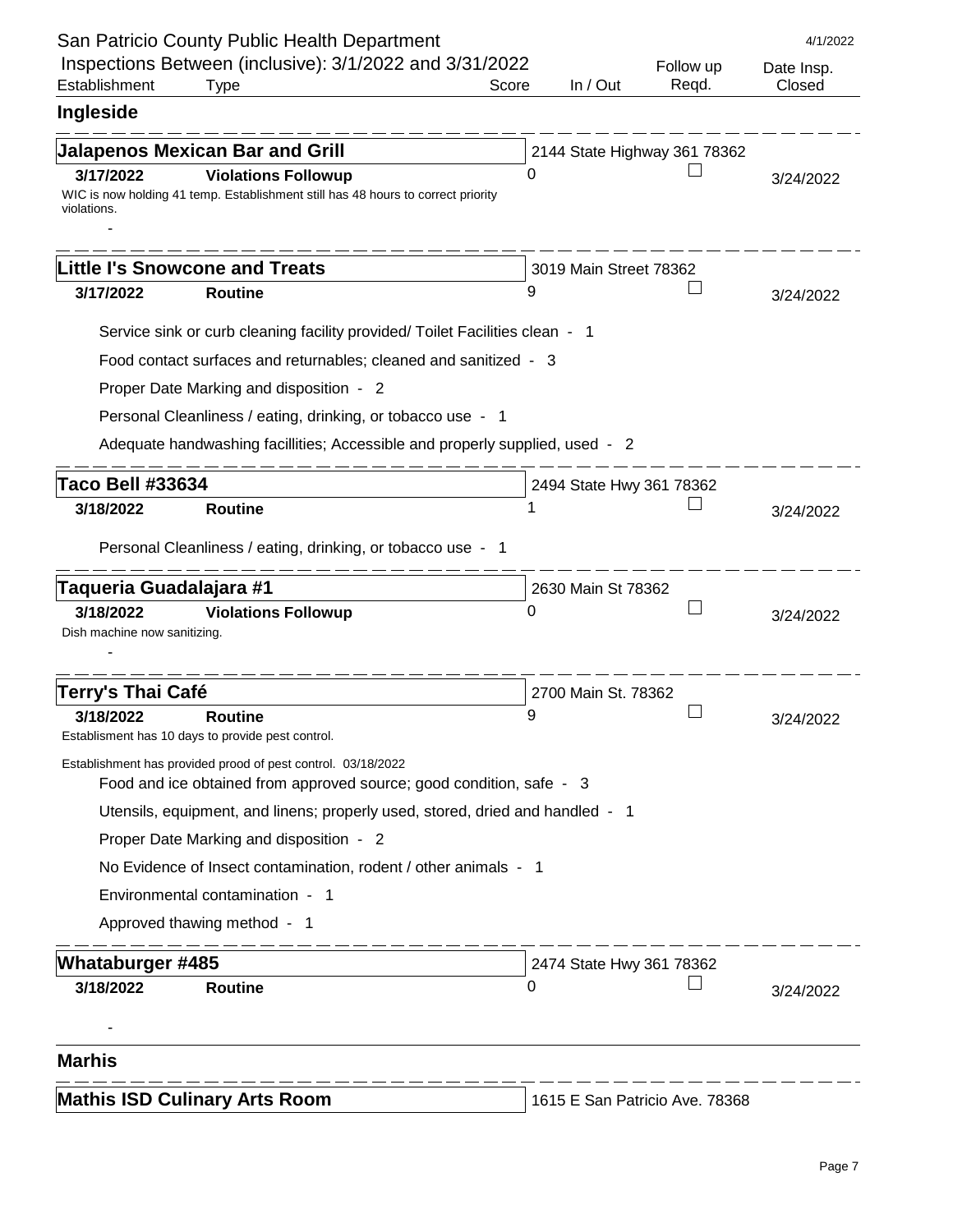| San Patricio County Public Health Department                                                                                                                         |       |          |                                | 4/1/2022   |
|----------------------------------------------------------------------------------------------------------------------------------------------------------------------|-------|----------|--------------------------------|------------|
| Inspections Between (inclusive): 3/1/2022 and 3/31/2022                                                                                                              |       |          | Follow up                      | Date Insp. |
| Establishment<br><b>Type</b>                                                                                                                                         | Score | In / Out | Regd.                          | Closed     |
| <b>Marhis</b>                                                                                                                                                        |       |          |                                |            |
| <b>Mathis ISD Culinary Arts Room</b>                                                                                                                                 |       |          | 1615 E San Patricio Ave. 78368 |            |
| 3/22/2022<br><b>Permit</b>                                                                                                                                           |       | 0        |                                | 3/22/2022  |
| Initial inspection.<br>Needs sanitizer/ test strips, hand soap and hand washing signs at all hand sinks                                                              |       |          |                                |            |
| Ready to operate                                                                                                                                                     |       |          |                                |            |
|                                                                                                                                                                      |       |          |                                |            |
| <b>Mathis</b>                                                                                                                                                        |       |          |                                |            |
| <b>Butter's BBQ</b>                                                                                                                                                  |       |          | 104 S. Hwy 359 78368           |            |
| <b>Routine</b><br>3/18/2022                                                                                                                                          |       | 13       |                                | 3/21/2022  |
| Establishment has 30 days to repair broken/missing door from existing BBQ encloser<br>and to properly enclose other BBQ/smoker or a \$75 reinspection fee will apply |       |          |                                |            |
| Physical facilities installed, maintained, clean - 1                                                                                                                 |       |          |                                |            |
| No Evidence of Insect contamination, rodent / other animals - 1                                                                                                      |       |          |                                |            |
| Adequate handwashing facillities; Accessible and properly supplied, used - 2                                                                                         |       |          |                                |            |
| Hot and Cold Water available; adequate pressure, safe - 2                                                                                                            |       |          |                                |            |
| Personal Cleanliness / eating, drinking, or tobacco use - 1                                                                                                          |       |          |                                |            |
| Proper Hot Holding temperature (135F) - 3                                                                                                                            |       |          |                                |            |
| Food and Non-food Contact surfaces cleanable, properly designed, and used - 2                                                                                        |       |          |                                |            |
| Environmental contamination - 1                                                                                                                                      |       |          |                                |            |
| <b>China Express</b>                                                                                                                                                 |       |          | 1500 N State Hwy 359 78368     |            |
| 3/18/2022<br><b>Routine</b>                                                                                                                                          |       | 8        |                                | 3/21/2022  |
|                                                                                                                                                                      |       |          |                                |            |
| Proper Cold Holding temperature (41F/45F) - 3                                                                                                                        |       |          |                                |            |
| Food and Non-food Contact surfaces cleanable, properly designed, and used - 2                                                                                        |       |          |                                |            |
| Proper Date Marking and disposition - 2                                                                                                                              |       |          |                                |            |
| Wiping Cloths; properly used and stored - 1                                                                                                                          |       |          |                                |            |
| <b>Church's Fried Chicken</b>                                                                                                                                        |       |          | 904 E San Patricio 78368       |            |
| 3/15/2022<br><b>Routine</b>                                                                                                                                          |       | 4        |                                | 3/16/2022  |
| Environmental contamination - 1                                                                                                                                      |       |          |                                |            |
| Service sink or curb cleaning facility provided/ Toilet Facilities clean - 1                                                                                         |       |          |                                |            |
| Adequate handwashing facillities; Accessible and properly supplied, used - 2                                                                                         |       |          |                                |            |
|                                                                                                                                                                      |       |          |                                |            |
| <b>Circle K #2706983</b>                                                                                                                                             |       |          | 10537 Hwy 359 78368            |            |
| 3/30/2022<br><b>Routine</b>                                                                                                                                          |       | 9        |                                | 3/31/2022  |
| Environmental contamination - 1                                                                                                                                      |       |          |                                |            |
| Other Violations - 1                                                                                                                                                 |       |          |                                |            |
| Proper Hot Holding temperature (135F) - 3                                                                                                                            |       |          |                                |            |
| Personal Cleanliness / eating, drinking, or tobacco use - 1                                                                                                          |       |          |                                |            |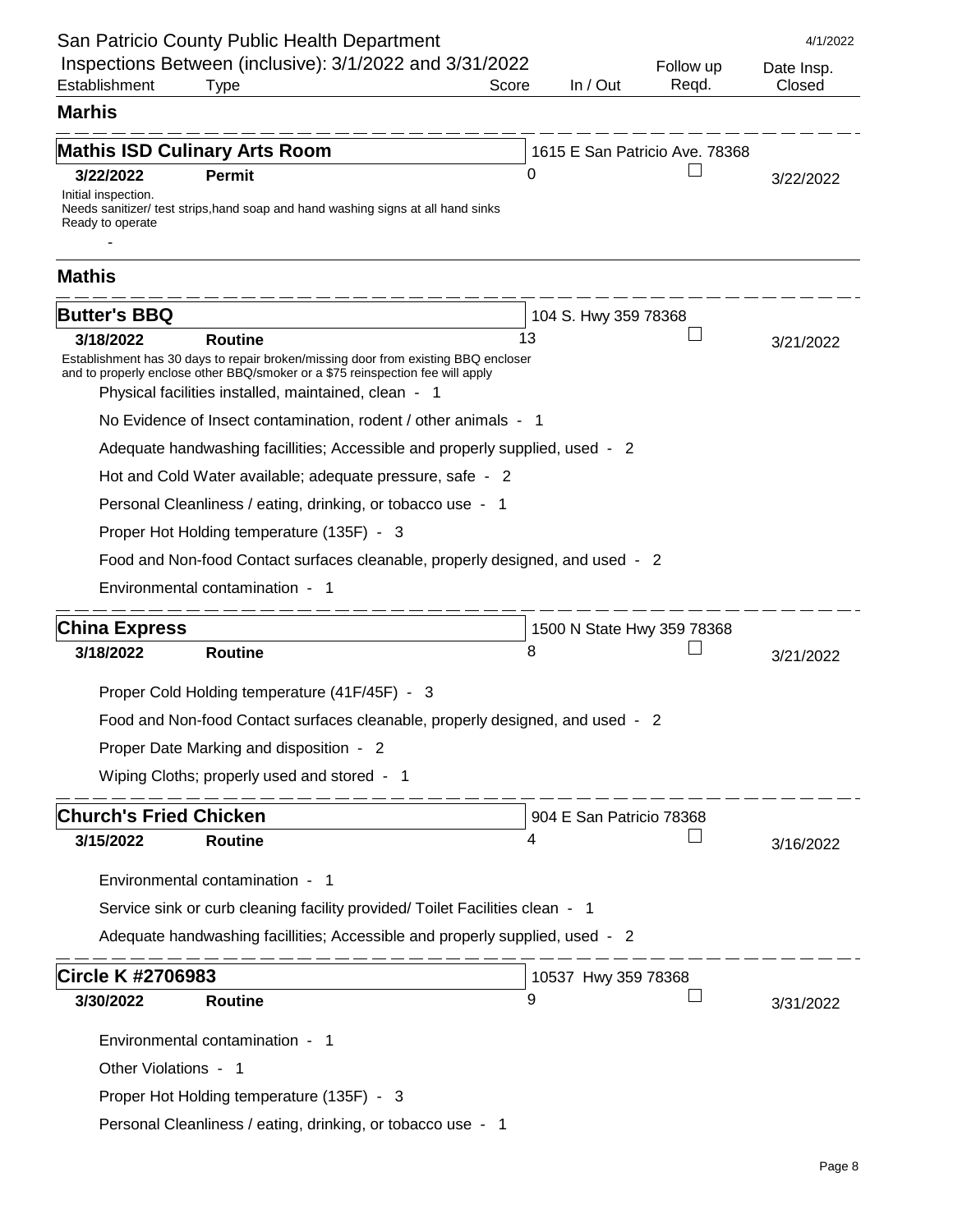| Inspections Between (inclusive): 3/1/2022 and 3/31/2022<br>Follow up<br>Establishment<br>In / Out<br>Regd.<br><b>Type</b><br>Score<br><b>Mathis</b><br><b>Circle K #2706983</b><br>10537 Hwy 359 78368<br>3/30/2022<br><b>Routine</b><br>9<br>Food contact surfaces and returnables; cleaned and sanitized - 3<br><b>Dollar General #3914</b><br>229 S Hwy 359 78368<br>3/15/2022<br><b>Routine</b><br>0 | Date Insp.<br>Closed<br>3/31/2022 |
|----------------------------------------------------------------------------------------------------------------------------------------------------------------------------------------------------------------------------------------------------------------------------------------------------------------------------------------------------------------------------------------------------------|-----------------------------------|
|                                                                                                                                                                                                                                                                                                                                                                                                          |                                   |
|                                                                                                                                                                                                                                                                                                                                                                                                          |                                   |
|                                                                                                                                                                                                                                                                                                                                                                                                          |                                   |
|                                                                                                                                                                                                                                                                                                                                                                                                          |                                   |
|                                                                                                                                                                                                                                                                                                                                                                                                          |                                   |
|                                                                                                                                                                                                                                                                                                                                                                                                          |                                   |
|                                                                                                                                                                                                                                                                                                                                                                                                          |                                   |
|                                                                                                                                                                                                                                                                                                                                                                                                          | 3/16/2022                         |
|                                                                                                                                                                                                                                                                                                                                                                                                          |                                   |
|                                                                                                                                                                                                                                                                                                                                                                                                          |                                   |
| <b>FAST MARKET#4563</b><br>701 N. State Highway #359 78368                                                                                                                                                                                                                                                                                                                                               |                                   |
| 3<br>3/15/2022<br><b>Routine</b>                                                                                                                                                                                                                                                                                                                                                                         | 3/16/2022                         |
| Time as a Public Health Control; procedures & records - 3                                                                                                                                                                                                                                                                                                                                                |                                   |
| Gi Gi's Pizzeria<br>103 E San Patricio Ave. 78368                                                                                                                                                                                                                                                                                                                                                        |                                   |
| 9<br>3/15/2022<br><b>Routine</b>                                                                                                                                                                                                                                                                                                                                                                         | 3/16/2022                         |
|                                                                                                                                                                                                                                                                                                                                                                                                          |                                   |
| Other Violations - 1                                                                                                                                                                                                                                                                                                                                                                                     |                                   |
| Physical facilities installed, maintained, clean - 1                                                                                                                                                                                                                                                                                                                                                     |                                   |
| Proper disposition of returned, previously served, reconditioned - 3                                                                                                                                                                                                                                                                                                                                     |                                   |
| Hands cleaned and properly washed; Gloves used properly - 3                                                                                                                                                                                                                                                                                                                                              |                                   |
| Service sink or curb cleaning facility provided/ Toilet Facilities clean - 1                                                                                                                                                                                                                                                                                                                             |                                   |
| <b>Good N Crisp Chicken</b><br>523 E San Patricio 78368                                                                                                                                                                                                                                                                                                                                                  |                                   |
| 3/22/2022<br><b>Routine</b><br>9                                                                                                                                                                                                                                                                                                                                                                         | 3/22/2022                         |
| Adequate handwashing facillities; Accessible and properly supplied, used - 2                                                                                                                                                                                                                                                                                                                             |                                   |
| Non-Food Contact surfaces clean - 1                                                                                                                                                                                                                                                                                                                                                                      |                                   |
|                                                                                                                                                                                                                                                                                                                                                                                                          |                                   |
| Utensils, equipment, and linens; properly used, stored, dried and handled - 1                                                                                                                                                                                                                                                                                                                            |                                   |
| Proper Hot Holding temperature (135F) - 3                                                                                                                                                                                                                                                                                                                                                                |                                   |
| No Evidence of Insect contamination, rodent / other animals - 1                                                                                                                                                                                                                                                                                                                                          |                                   |
| Other Violations - 1                                                                                                                                                                                                                                                                                                                                                                                     |                                   |
| La Quinta Inn & Suites Mathis<br>12909 IH 37 78368                                                                                                                                                                                                                                                                                                                                                       |                                   |
| 3/22/2022<br><b>Routine</b><br>0                                                                                                                                                                                                                                                                                                                                                                         | 3/22/2022                         |
|                                                                                                                                                                                                                                                                                                                                                                                                          |                                   |
|                                                                                                                                                                                                                                                                                                                                                                                                          |                                   |
| <b>Mathis High School Cafeteria</b><br>1615 E. San Patricio 78368                                                                                                                                                                                                                                                                                                                                        |                                   |
| 3/22/2022<br><b>Routine</b><br>0                                                                                                                                                                                                                                                                                                                                                                         | 3/22/2022                         |
|                                                                                                                                                                                                                                                                                                                                                                                                          |                                   |
| <b>Mathis Middle School</b><br>1627 E San Patricio Ave. 78368                                                                                                                                                                                                                                                                                                                                            |                                   |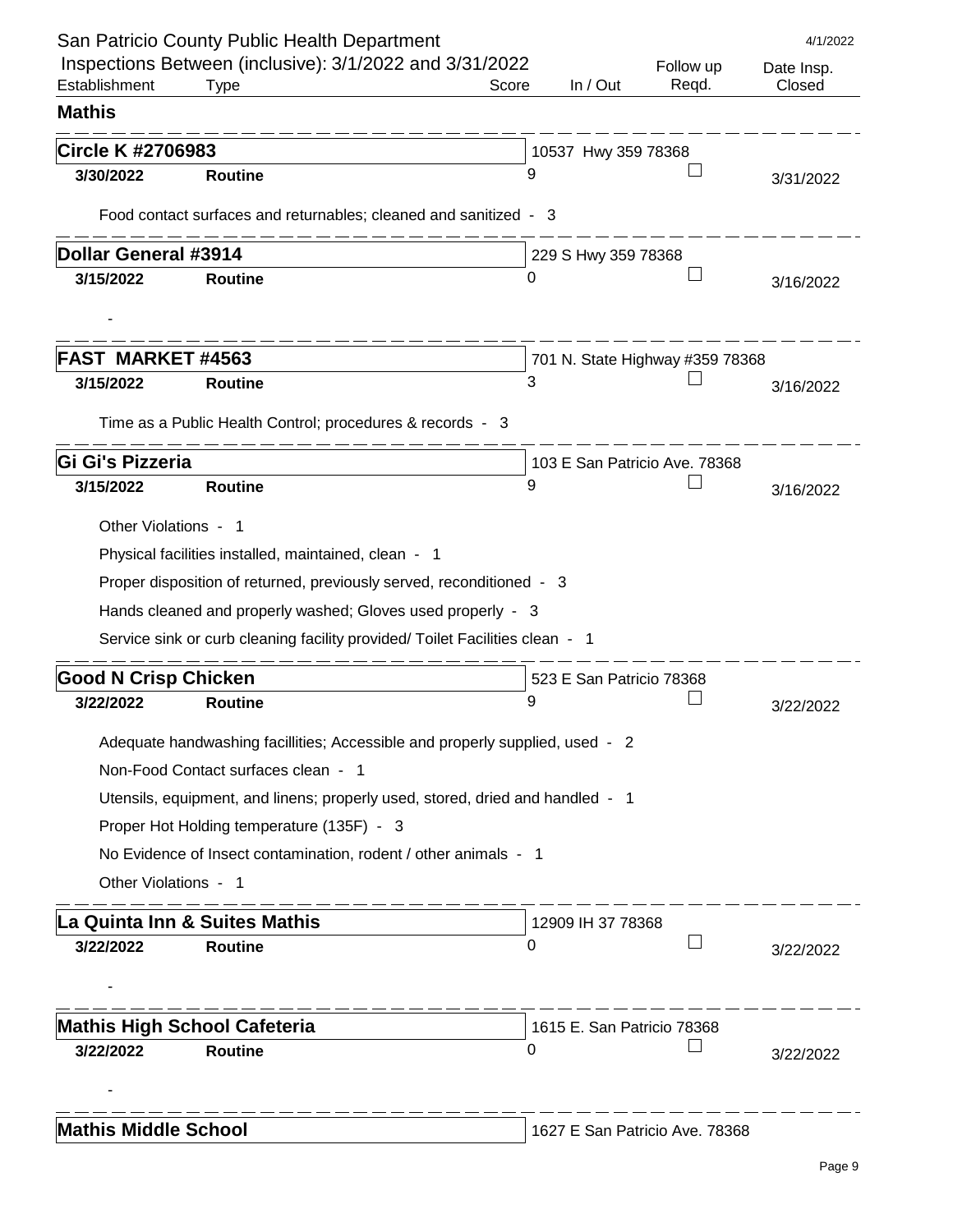|                                 | San Patricio County Public Health Department                                                                         |       |                         |                                | 4/1/2022   |
|---------------------------------|----------------------------------------------------------------------------------------------------------------------|-------|-------------------------|--------------------------------|------------|
|                                 | Inspections Between (inclusive): 3/1/2022 and 3/31/2022                                                              |       |                         | Follow up                      | Date Insp. |
| Establishment                   | <b>Type</b>                                                                                                          | Score | In / Out                | Regd.                          | Closed     |
| <b>Mathis</b>                   |                                                                                                                      |       |                         |                                |            |
| <b>Mathis Middle School</b>     |                                                                                                                      |       |                         | 1627 E San Patricio Ave. 78368 |            |
| 3/22/2022                       | <b>Routine</b>                                                                                                       | 0     |                         |                                | 3/22/2022  |
|                                 |                                                                                                                      |       |                         |                                |            |
| McDonalds #30850                |                                                                                                                      |       | 10537 N. Hwy 359 78368  |                                |            |
| 3/30/2022                       | <b>Routine</b>                                                                                                       |       |                         |                                | 3/31/2022  |
|                                 | Food contact surfaces and returnables; cleaned and sanitized - 3                                                     |       |                         |                                |            |
|                                 | Personal Cleanliness / eating, drinking, or tobacco use - 1                                                          |       |                         |                                |            |
|                                 | <b>Mendez Mexican Restaurant</b>                                                                                     |       | 103 S Aransas St. 78368 |                                |            |
| 3/18/2022                       | <b>Routine</b>                                                                                                       | 9     |                         |                                | 3/21/2022  |
|                                 | Wiping Cloths; properly used and stored - 1                                                                          |       |                         |                                |            |
|                                 | Hands cleaned and properly washed; Gloves used properly - 3                                                          |       |                         |                                |            |
|                                 |                                                                                                                      |       |                         |                                |            |
|                                 | No bare hands contact with ready to eat foods or approved method followed - 3                                        |       |                         |                                |            |
|                                 |                                                                                                                      |       |                         |                                |            |
|                                 | Utensils, equipment, and linens; properly used, stored, dried and handled - 1<br>Non-Food Contact surfaces clean - 1 |       |                         |                                |            |
|                                 |                                                                                                                      |       |                         |                                |            |
|                                 | <b>Subway Sandwiches # 24974</b>                                                                                     |       | 10538 Hwy 359 78368     |                                |            |
| 3/18/2022                       | <b>Routine</b>                                                                                                       | 0     |                         |                                | 3/21/2022  |
|                                 |                                                                                                                      |       |                         |                                |            |
|                                 |                                                                                                                      |       |                         |                                |            |
| 3/15/2022                       | <b>Routine</b>                                                                                                       | 16    | 1000 Loop 459 78368     |                                |            |
|                                 |                                                                                                                      |       |                         |                                | 3/28/2022  |
|                                 | Personal Cleanliness / eating, drinking, or tobacco use - 1                                                          |       |                         |                                |            |
|                                 | Food separated and & protected, prevented during food preparation - 3                                                |       |                         |                                |            |
|                                 | Environmental contamination - 1                                                                                      |       |                         |                                |            |
|                                 | Proper Date Marking and disposition - 2                                                                              |       |                         |                                |            |
|                                 | Wiping Cloths; properly used and stored - 1                                                                          |       |                         |                                |            |
|                                 | Non-Food Contact surfaces clean - 1                                                                                  |       |                         |                                |            |
|                                 | Hands cleaned and properly washed; Gloves used properly - 3                                                          |       |                         |                                |            |
|                                 | Utensils, equipment, and linens; properly used, stored, dried and handled - 1                                        |       |                         |                                |            |
| <b>Taqueria Puerto Mazatlan</b> | Proper Cold Holding temperature (41F/45F) - 3                                                                        |       |                         |                                |            |
| <b>Taqueria Vallarta</b>        |                                                                                                                      |       | 318 N. Hwy 359 78368    |                                |            |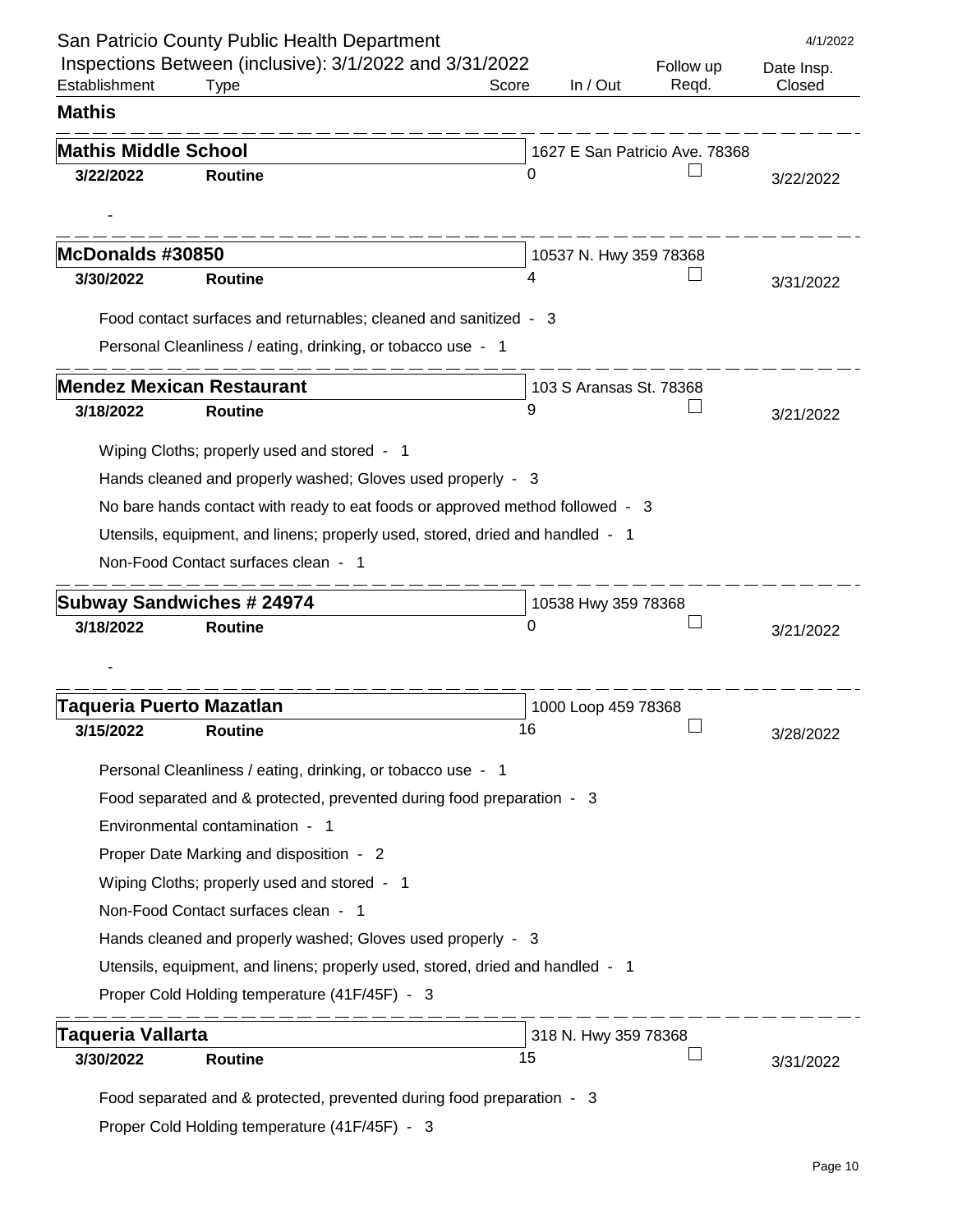|                                       | San Patricio County Public Health Department                                  |       |                      |                            | 4/1/2022   |
|---------------------------------------|-------------------------------------------------------------------------------|-------|----------------------|----------------------------|------------|
|                                       | Inspections Between (inclusive): 3/1/2022 and 3/31/2022                       |       |                      | Follow up                  | Date Insp. |
| Establishment                         | Type                                                                          | Score | In / Out             | Regd.                      | Closed     |
| <b>Mathis</b>                         |                                                                               |       |                      |                            |            |
| <b>Taqueria Vallarta</b>              |                                                                               |       | 318 N. Hwy 359 78368 |                            |            |
| 3/30/2022                             | <b>Routine</b>                                                                | 15    |                      |                            | 3/31/2022  |
|                                       | Utensils, equipment, and linens; properly used, stored, dried and handled - 1 |       |                      |                            |            |
|                                       | Wiping Cloths; properly used and stored - 1                                   |       |                      |                            |            |
|                                       | Approved thawing method - 1                                                   |       |                      |                            |            |
|                                       | Food handler / no unathorized persons / personnel - 2                         |       |                      |                            |            |
|                                       | Proper cooling method used; Equipment adequate to maintain proper temp - 2    |       |                      |                            |            |
|                                       | Food and Non-food Contact surfaces cleanable, properly designed, and used - 2 |       |                      |                            |            |
|                                       |                                                                               |       |                      |                            |            |
| Odem                                  |                                                                               |       |                      |                            |            |
| <b>Ace Nutrition</b>                  |                                                                               |       |                      | 206 Humphries Street 78370 |            |
| 3/7/2022                              | <b>Routine</b>                                                                | 9     |                      |                            | 3/9/2022   |
|                                       | Personal Cleanliness / eating, drinking, or tobacco use - 1                   |       |                      |                            |            |
|                                       | Food contact surfaces and returnables; cleaned and sanitized - 3              |       |                      |                            |            |
|                                       | Proper Cold Holding temperature (41F/45F) - 3                                 |       |                      |                            |            |
|                                       | Environmental contamination - 1                                               |       |                      |                            |            |
| Other Violations - 1                  |                                                                               |       |                      |                            |            |
|                                       |                                                                               |       |                      |                            |            |
| <b>Dairy Queen - Odem</b><br>3/7/2022 | <b>Routine</b>                                                                | 8     | 1112 Park Ave. 78370 |                            | 3/9/2022   |
|                                       |                                                                               |       |                      |                            |            |
|                                       | Proper Date Marking and disposition - 2                                       |       |                      |                            |            |
|                                       | Utensils, equipment, and linens; properly used, stored, dried and handled - 1 |       |                      |                            |            |
|                                       | Thermometers provided, accurated, and calculated; chemical/thermal test - 2   |       |                      |                            |            |
|                                       | Proper disposition of returned, previously served, reconditioned - 3          |       |                      |                            |            |
| <b>Dollar General Store #5703</b>     |                                                                               |       | 1627 Voss Rd. 78370  |                            |            |
| 3/7/2022                              | <b>Routine</b>                                                                | 2     |                      |                            | 3/9/2022   |
| Other Violations - 1                  |                                                                               |       |                      |                            |            |
|                                       | Service sink or curb cleaning facility provided/ Toilet Facilities clean - 1  |       |                      |                            |            |
|                                       |                                                                               |       |                      |                            |            |
| <b>Odem Headstart #1</b>              |                                                                               |       | 408 Willis 78370     |                            |            |
| 3/7/2022                              | <b>Routine</b>                                                                | 0     |                      |                            | 3/9/2022   |
|                                       |                                                                               |       |                      |                            |            |
| <b>Odem Headstart 2</b>               |                                                                               |       | 418 Willis St. 78370 |                            |            |
| 3/4/2022                              | <b>Routine</b>                                                                | 0     |                      |                            | 3/9/2022   |
|                                       |                                                                               |       |                      |                            |            |

-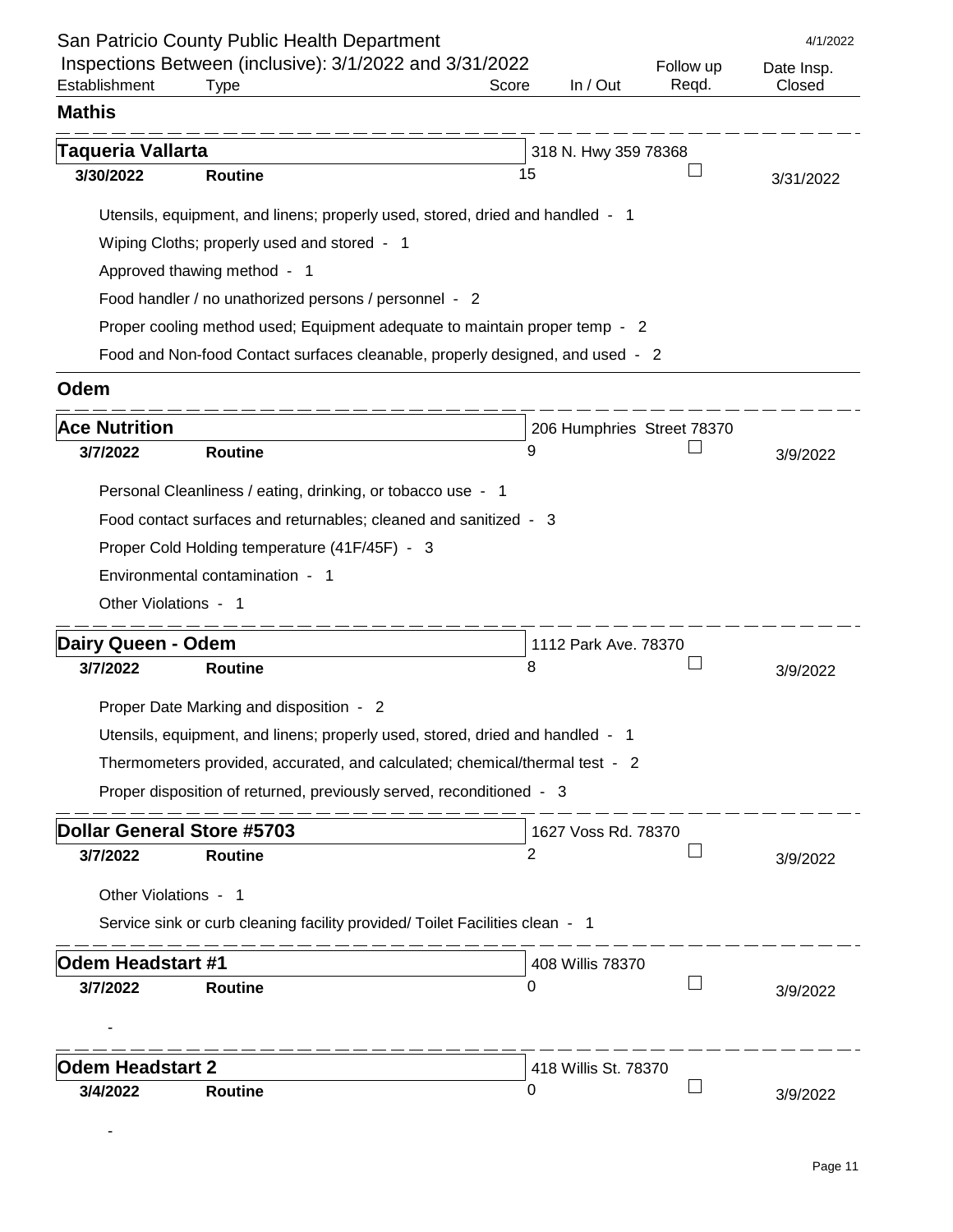|                                 | San Patricio County Public Health Department                                                                   |       |                          |                    | 4/1/2022             |
|---------------------------------|----------------------------------------------------------------------------------------------------------------|-------|--------------------------|--------------------|----------------------|
| Establishment                   | Inspections Between (inclusive): 3/1/2022 and 3/31/2022<br><b>Type</b>                                         | Score | In / Out                 | Follow up<br>Regd. | Date Insp.<br>Closed |
| Odem                            |                                                                                                                |       |                          |                    |                      |
| <b>Snappy Foods #6</b>          |                                                                                                                |       | 811 Voss Ave. 78370      |                    |                      |
| 3/7/2022                        | <b>Violations Followup</b>                                                                                     | 0     |                          |                    | 3/9/2022             |
|                                 | Establishment now hass hot water in both restrooms                                                             |       |                          |                    |                      |
|                                 |                                                                                                                |       |                          |                    |                      |
| <b>Taco El Chiky</b>            |                                                                                                                |       | 14978 CR 1876 78370      |                    |                      |
| 3/17/2022                       | <b>Permit</b>                                                                                                  | 0     |                          |                    | 3/17/2022            |
|                                 | Establishment needs sanitizing test strips.<br>Upon final fire inspection approval, establishmen good to open. |       |                          |                    |                      |
| after                           | Needs to have hood vents professionally cleaned by 9/17/21 and every six monts                                 |       |                          |                    |                      |
|                                 |                                                                                                                |       |                          |                    |                      |
| <b>Portland</b>                 |                                                                                                                |       |                          |                    |                      |
|                                 | <b>Coastal Palms Nursing &amp; Rehabilitation</b>                                                              |       | 221 Cedar Drive 78374    |                    |                      |
| 3/7/2022                        | <b>Routine</b>                                                                                                 | 5     |                          |                    | 3/16/2022            |
|                                 | Proper Date Marking and disposition - 2                                                                        |       |                          |                    |                      |
|                                 | Food contact surfaces and returnables; cleaned and sanitized - 3                                               |       |                          |                    |                      |
| <b>Days Inn</b>                 |                                                                                                                |       | 1703 US Hwy 181 78374    |                    |                      |
| 3/7/2022                        | <b>Routine</b>                                                                                                 | O     |                          |                    | 3/16/2022            |
|                                 |                                                                                                                |       |                          |                    |                      |
|                                 | <b>First Baptist Preschool of Portland</b>                                                                     |       | 1305 Wildcat Drive 78374 |                    |                      |
| 3/7/2022                        | <b>Routine</b>                                                                                                 | 0     |                          |                    | 3/16/2022            |
|                                 |                                                                                                                |       |                          |                    |                      |
| <b>Hampton Inn &amp; Suites</b> |                                                                                                                |       | 1801 US HWY 181 78374    |                    |                      |
| 3/7/2022                        | <b>Routine</b>                                                                                                 | 0     |                          |                    | 3/16/2022            |
|                                 |                                                                                                                |       |                          |                    |                      |
|                                 |                                                                                                                |       |                          |                    |                      |
| <b>Starbucks Coffee #10414</b>  |                                                                                                                |       | 1304 Wildcat Dr. 78374   |                    |                      |
| 3/24/2022                       | <b>Routine</b>                                                                                                 | 8     |                          |                    | 3/24/2022            |
| Other Violations - 1            |                                                                                                                |       |                          |                    |                      |
|                                 | Thermometers provided, accurated, and calculated; chemical/thermal test - 2                                    |       |                          |                    |                      |
|                                 | Personal Cleanliness / eating, drinking, or tobacco use - 1                                                    |       |                          |                    |                      |
|                                 | Utensils, equipment, and linens; properly used, stored, dried and handled - 1                                  |       |                          |                    |                      |
|                                 | Food contact surfaces and returnables; cleaned and sanitized - 3                                               |       |                          |                    |                      |
| <b>The Pavilion</b>             |                                                                                                                |       | 211 Cedar Drive 78374    |                    |                      |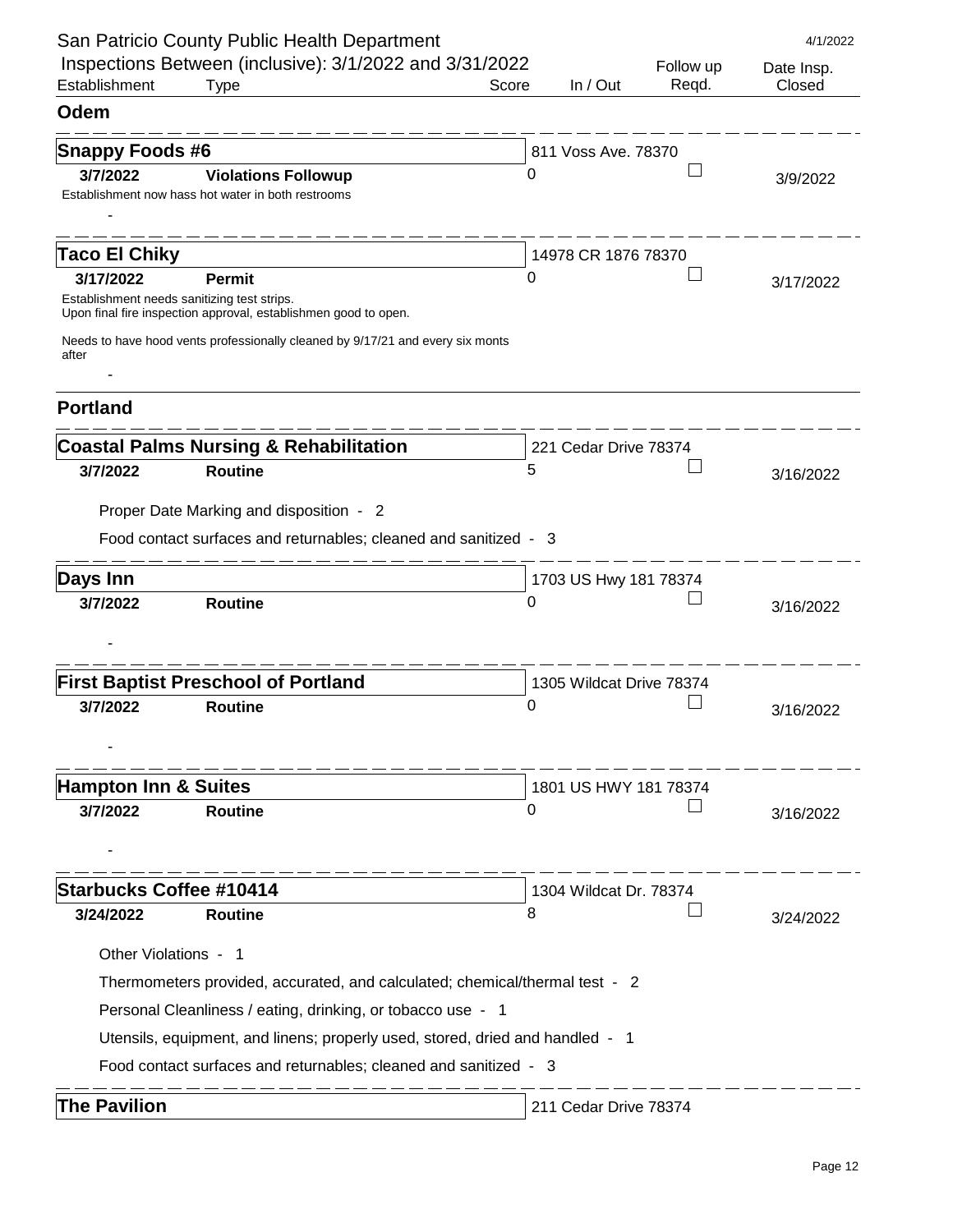|                                       | San Patricio County Public Health Department                                                                              |       |                         |           | 4/1/2022   |
|---------------------------------------|---------------------------------------------------------------------------------------------------------------------------|-------|-------------------------|-----------|------------|
|                                       | Inspections Between (inclusive): 3/1/2022 and 3/31/2022                                                                   |       |                         | Follow up | Date Insp. |
| Establishment                         | <b>Type</b>                                                                                                               | Score | In / Out                | Regd.     | Closed     |
| <b>Portland</b>                       |                                                                                                                           |       |                         |           |            |
| <b>The Pavilion</b>                   |                                                                                                                           |       | 211 Cedar Drive 78374   |           |            |
| 3/7/2022                              | <b>Routine</b>                                                                                                            |       |                         |           | 3/16/2022  |
|                                       | Personal Cleanliness / eating, drinking, or tobacco use - 1                                                               |       |                         |           |            |
| <b>Sinton</b>                         |                                                                                                                           |       |                         |           |            |
|                                       |                                                                                                                           |       |                         |           |            |
| <b>Bea's Little Kitchen</b>           |                                                                                                                           |       | 401 S. Rachal St 78387  |           |            |
| 3/3/2022                              | <b>Permit</b><br>Initial inspection. Sanitizer test strips needed.                                                        | 0     |                         |           | 3/3/2022   |
| Establishment good to open            |                                                                                                                           |       |                         |           |            |
|                                       |                                                                                                                           |       |                         |           |            |
| <b>Cavaleri's LLC</b>                 |                                                                                                                           |       | 119 W Borden St 78387   |           |            |
| 3/14/2022                             | <b>Routine</b>                                                                                                            | 3     |                         |           | 3/14/2022  |
|                                       |                                                                                                                           |       |                         |           |            |
|                                       | Food separated and & protected, prevented during food preparation - 3                                                     |       |                         |           |            |
| <b>Donut Palace</b>                   | 400 S San Patricio 78387                                                                                                  |       |                         |           |            |
| 3/21/2022                             | <b>Routine</b>                                                                                                            | 6     |                         |           | 3/22/2022  |
|                                       | Proper Date Marking and disposition - 2                                                                                   |       |                         |           |            |
|                                       | Time as a Public Health Control; procedures & records - 3                                                                 |       |                         |           |            |
|                                       | Physical facilities installed, maintained, clean - 1                                                                      |       |                         |           |            |
|                                       |                                                                                                                           |       |                         |           |            |
| <b>GML Country Store</b><br>3/17/2022 | <b>Routine</b>                                                                                                            | 11    | 221 W. 5th 78387        |           |            |
|                                       |                                                                                                                           |       |                         |           | 3/17/2022  |
|                                       | Required records available (shellstock tags; parasite destruction) - 2                                                    |       |                         |           |            |
|                                       | Food separated and & protected, prevented during food preparation - 3                                                     |       |                         |           |            |
|                                       | Proper Date Marking and disposition - 2                                                                                   |       |                         |           |            |
|                                       | Service sink or curb cleaning facility provided/ Toilet Facilities clean - 1                                              |       |                         |           |            |
|                                       | Toxic substances properly identified, stored and used - 3                                                                 |       |                         |           |            |
|                                       | <b>Good N Crisp Chicken-Sinton</b>                                                                                        |       | 601 E. Sinton St. 78387 |           |            |
| 3/17/2022                             | <b>Routine</b>                                                                                                            | 2     |                         |           | 3/17/2022  |
|                                       | No Evidence of Insect contamination, rodent / other animals - 1                                                           |       |                         |           |            |
| Other Violations - 1                  |                                                                                                                           |       |                         |           |            |
|                                       |                                                                                                                           |       |                         |           |            |
|                                       | Love's Travel Stop #672-Chester Chicken                                                                                   |       | 13886 FM 1945 78387     |           |            |
| 3/9/2022                              | <b>Routine</b><br>Water in handsink and 3 compartment sink only reaching 74*. Establishment has 10                        | 3     |                         |           | 3/9/2022   |
|                                       | days to be in compliance or \$75 reinspection fee will apply<br>Hot and Cold Water available; adequate pressure, safe - 2 |       |                         |           |            |
|                                       | Personal Cleanliness / eating, drinking, or tobacco use - 1                                                               |       |                         |           |            |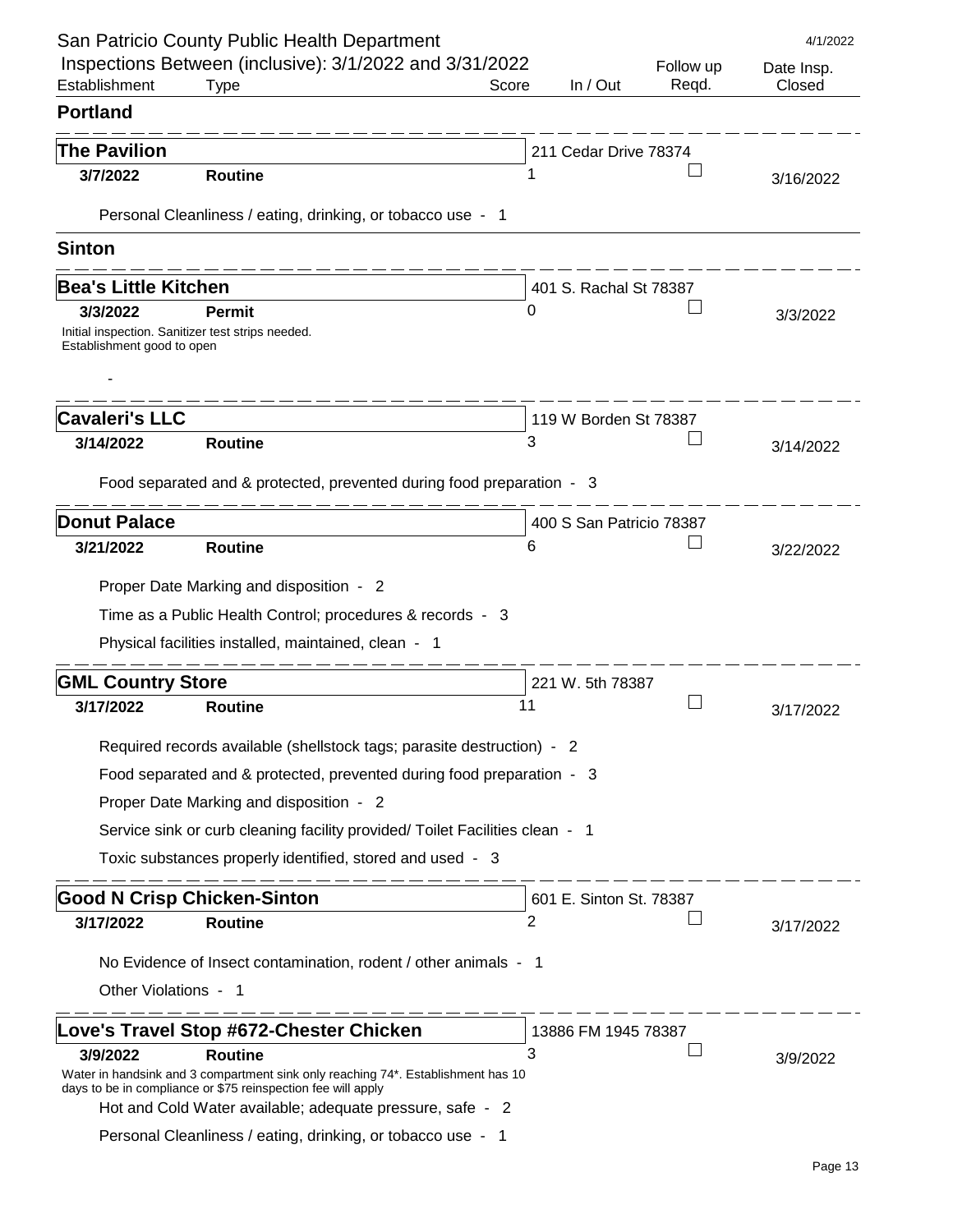|                             | San Patricio County Public Health Department                                                                                                            |       |                                  |           | 4/1/2022   |
|-----------------------------|---------------------------------------------------------------------------------------------------------------------------------------------------------|-------|----------------------------------|-----------|------------|
|                             | Inspections Between (inclusive): 3/1/2022 and 3/31/2022                                                                                                 |       |                                  | Follow up | Date Insp. |
| Establishment               | <b>Type</b>                                                                                                                                             | Score | In / Out                         | Regd.     | Closed     |
| <b>Sinton</b>               |                                                                                                                                                         |       |                                  |           |            |
| <b>Mike's Place</b>         |                                                                                                                                                         |       | 14263 US Hwy 181 78387           |           |            |
| 3/17/2022                   | <b>Routine</b>                                                                                                                                          |       |                                  |           | 3/17/2022  |
|                             | Establishments last well inspection wass 6/8/21. Needs new sampling. They have 10<br>days to have a sampling done or a \$75 reinspection fee will apply |       |                                  |           |            |
|                             | Service sink or curb cleaning facility provided/ Toilet Facilities clean - 1                                                                            |       |                                  |           |            |
| <b>Original Vallarta #7</b> |                                                                                                                                                         |       | 104 E Sinton 78387               |           |            |
| 3/21/2022                   | <b>Routine</b>                                                                                                                                          | 17    |                                  |           | 3/22/2022  |
|                             | Food handler / no unathorized persons / personnel - 2                                                                                                   |       |                                  |           |            |
| Other Violations - 1        |                                                                                                                                                         |       |                                  |           |            |
|                             | Service sink or curb cleaning facility provided/ Toilet Facilities clean - 1                                                                            |       |                                  |           |            |
|                             | Non-Food Contact surfaces clean - 1                                                                                                                     |       |                                  |           |            |
|                             | Adequate ventilation and lighting; designated areas used - 1                                                                                            |       |                                  |           |            |
|                             | Proper Cold Holding temperature (41F/45F) - 3                                                                                                           |       |                                  |           |            |
|                             | Proper Date Marking and disposition - 2                                                                                                                 |       |                                  |           |            |
|                             | Food and Non-food Contact surfaces cleanable, properly designed, and used - 2                                                                           |       |                                  |           |            |
|                             | No Evidence of Insect contamination, rodent / other animals - 1                                                                                         |       |                                  |           |            |
|                             | Environmental contamination - 1                                                                                                                         |       |                                  |           |            |
|                             | Utensils, equipment, and linens; properly used, stored, dried and handled - 1                                                                           |       |                                  |           |            |
|                             | Physical facilities installed, maintained, clean - 1                                                                                                    |       |                                  |           |            |
|                             |                                                                                                                                                         |       |                                  |           |            |
| 3/2/2022                    | <b>San Patricio County Jail - Kitchen</b><br><b>Routine</b>                                                                                             | 4     | 300 N. Rachal 78387              |           |            |
|                             |                                                                                                                                                         |       |                                  |           | 3/3/2022   |
|                             | Food separated and & protected, prevented during food preparation - 3                                                                                   |       |                                  |           |            |
|                             | Personal Cleanliness / eating, drinking, or tobacco use - 1                                                                                             |       |                                  |           |            |
| Sem's                       |                                                                                                                                                         |       | 717 E Sinton 78387               |           |            |
| 3/14/2022                   | <b>Routine</b>                                                                                                                                          | З     |                                  |           | 3/14/2022  |
|                             | Physical facilities installed, maintained, clean - 1                                                                                                    |       |                                  |           |            |
|                             | Required records available (shellstock tags; parasite destruction) - 2                                                                                  |       |                                  |           |            |
|                             |                                                                                                                                                         |       |                                  |           |            |
|                             | <b>Sinton Elementary Cafeteria</b>                                                                                                                      |       | 200 Bowie 78387                  |           |            |
| 3/2/2022                    | <b>Routine</b>                                                                                                                                          | O     |                                  |           | 3/3/2022   |
|                             |                                                                                                                                                         |       |                                  |           |            |
| <b>Sinton Mart</b>          |                                                                                                                                                         |       | 101 S. San Patricio Street 78387 |           |            |
| 3/17/2022                   | <b>Routine</b>                                                                                                                                          | 1     |                                  |           | 3/17/2022  |
|                             |                                                                                                                                                         |       |                                  |           |            |

Physical facilities installed, maintained, clean - 1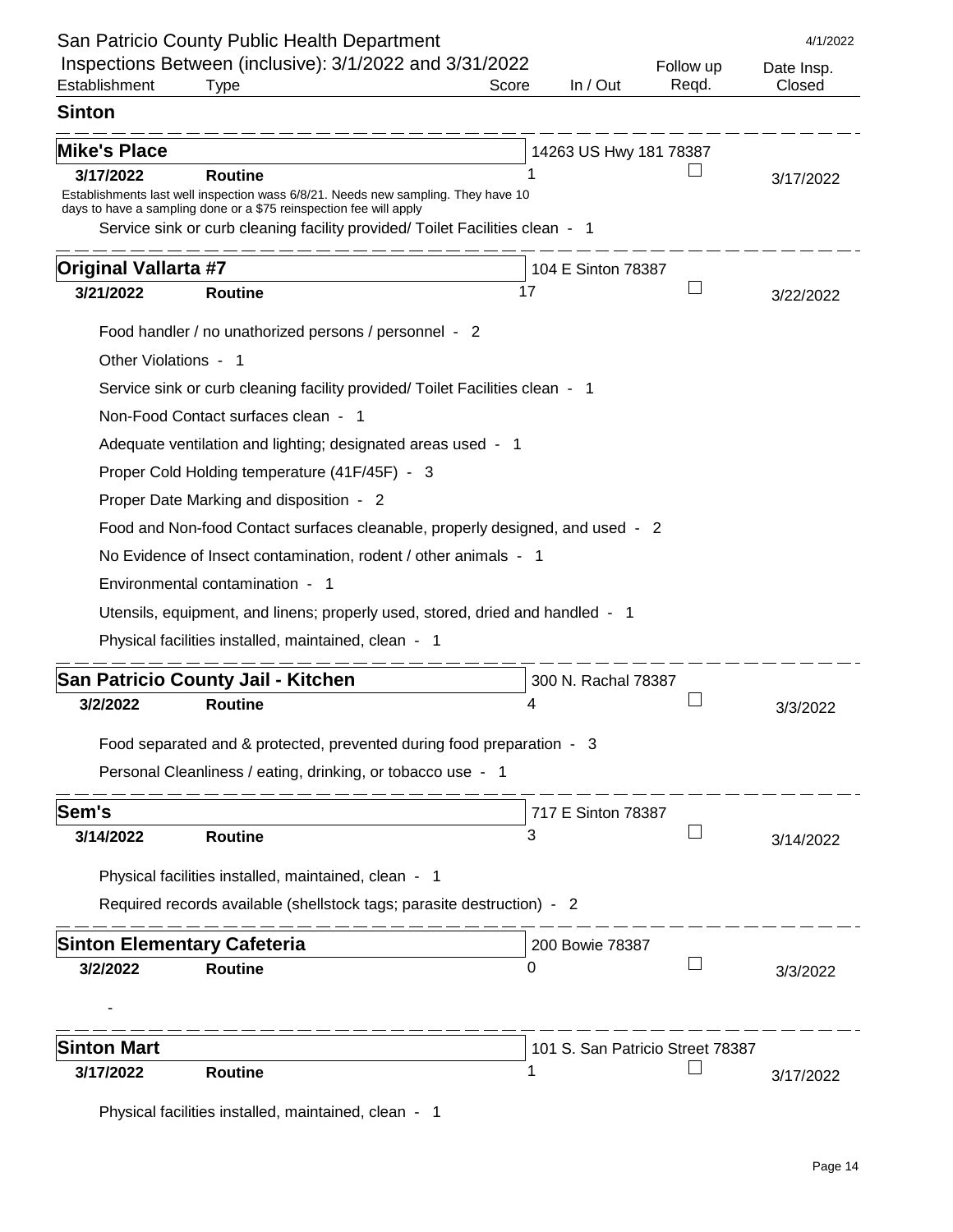| Inspections Between (inclusive): 3/1/2022 and 3/31/2022<br>Establishment<br><b>Type</b><br>Score<br><b>Sinton</b><br><b>Subway #20303</b><br>3/14/2022<br><b>Routine</b><br>0<br>Taqueria La Tapatia #4<br>3/14/2022<br>21<br><b>Routine</b><br>Personal Cleanliness / eating, drinking, or tobacco use - 1<br>Single service & single use articles; properly stored and used - 1<br>Utensils, equipment, and linens; properly used, stored, dried and handled - 1<br>Approved thawing method - 1<br>Environmental contamination - 1<br>No bare hands contact with ready to eat foods or approved method followed - 3<br>Other Violations - 1<br>Food separated and & protected, prevented during food preparation - 3<br>Hands cleaned and properly washed; Gloves used properly - 3<br>Proper Cold Holding temperature (41F/45F) - 3<br>Proper Hot Holding temperature (135F) - 3<br><b>The Biscuit Barn</b><br>10<br>3/3/2022<br><b>Routine</b><br>Food separated and & protected, prevented during food preparation - 3<br>Proper Date Marking and disposition - 2<br>Environmental contamination - 1<br>Physical facilities installed, maintained, clean - 1<br>Food and ice obtained from approved source; good condition, safe - 3<br><b>Whataburger #300</b> | In / Out<br>115 E Sinton 78387<br>420 S San Patricio 78387 | Follow up<br>Regd. | Date Insp.<br>Closed<br>3/14/2022<br>3/14/2022 |
|----------------------------------------------------------------------------------------------------------------------------------------------------------------------------------------------------------------------------------------------------------------------------------------------------------------------------------------------------------------------------------------------------------------------------------------------------------------------------------------------------------------------------------------------------------------------------------------------------------------------------------------------------------------------------------------------------------------------------------------------------------------------------------------------------------------------------------------------------------------------------------------------------------------------------------------------------------------------------------------------------------------------------------------------------------------------------------------------------------------------------------------------------------------------------------------------------------------------------------------------------------------------|------------------------------------------------------------|--------------------|------------------------------------------------|
|                                                                                                                                                                                                                                                                                                                                                                                                                                                                                                                                                                                                                                                                                                                                                                                                                                                                                                                                                                                                                                                                                                                                                                                                                                                                      |                                                            |                    |                                                |
|                                                                                                                                                                                                                                                                                                                                                                                                                                                                                                                                                                                                                                                                                                                                                                                                                                                                                                                                                                                                                                                                                                                                                                                                                                                                      |                                                            |                    |                                                |
|                                                                                                                                                                                                                                                                                                                                                                                                                                                                                                                                                                                                                                                                                                                                                                                                                                                                                                                                                                                                                                                                                                                                                                                                                                                                      |                                                            |                    |                                                |
|                                                                                                                                                                                                                                                                                                                                                                                                                                                                                                                                                                                                                                                                                                                                                                                                                                                                                                                                                                                                                                                                                                                                                                                                                                                                      |                                                            |                    |                                                |
|                                                                                                                                                                                                                                                                                                                                                                                                                                                                                                                                                                                                                                                                                                                                                                                                                                                                                                                                                                                                                                                                                                                                                                                                                                                                      |                                                            |                    |                                                |
|                                                                                                                                                                                                                                                                                                                                                                                                                                                                                                                                                                                                                                                                                                                                                                                                                                                                                                                                                                                                                                                                                                                                                                                                                                                                      |                                                            |                    |                                                |
|                                                                                                                                                                                                                                                                                                                                                                                                                                                                                                                                                                                                                                                                                                                                                                                                                                                                                                                                                                                                                                                                                                                                                                                                                                                                      |                                                            |                    |                                                |
|                                                                                                                                                                                                                                                                                                                                                                                                                                                                                                                                                                                                                                                                                                                                                                                                                                                                                                                                                                                                                                                                                                                                                                                                                                                                      |                                                            |                    |                                                |
|                                                                                                                                                                                                                                                                                                                                                                                                                                                                                                                                                                                                                                                                                                                                                                                                                                                                                                                                                                                                                                                                                                                                                                                                                                                                      |                                                            |                    |                                                |
|                                                                                                                                                                                                                                                                                                                                                                                                                                                                                                                                                                                                                                                                                                                                                                                                                                                                                                                                                                                                                                                                                                                                                                                                                                                                      |                                                            |                    |                                                |
|                                                                                                                                                                                                                                                                                                                                                                                                                                                                                                                                                                                                                                                                                                                                                                                                                                                                                                                                                                                                                                                                                                                                                                                                                                                                      |                                                            |                    |                                                |
|                                                                                                                                                                                                                                                                                                                                                                                                                                                                                                                                                                                                                                                                                                                                                                                                                                                                                                                                                                                                                                                                                                                                                                                                                                                                      |                                                            |                    |                                                |
|                                                                                                                                                                                                                                                                                                                                                                                                                                                                                                                                                                                                                                                                                                                                                                                                                                                                                                                                                                                                                                                                                                                                                                                                                                                                      |                                                            |                    |                                                |
|                                                                                                                                                                                                                                                                                                                                                                                                                                                                                                                                                                                                                                                                                                                                                                                                                                                                                                                                                                                                                                                                                                                                                                                                                                                                      |                                                            |                    |                                                |
|                                                                                                                                                                                                                                                                                                                                                                                                                                                                                                                                                                                                                                                                                                                                                                                                                                                                                                                                                                                                                                                                                                                                                                                                                                                                      |                                                            |                    |                                                |
|                                                                                                                                                                                                                                                                                                                                                                                                                                                                                                                                                                                                                                                                                                                                                                                                                                                                                                                                                                                                                                                                                                                                                                                                                                                                      |                                                            |                    |                                                |
|                                                                                                                                                                                                                                                                                                                                                                                                                                                                                                                                                                                                                                                                                                                                                                                                                                                                                                                                                                                                                                                                                                                                                                                                                                                                      |                                                            |                    |                                                |
|                                                                                                                                                                                                                                                                                                                                                                                                                                                                                                                                                                                                                                                                                                                                                                                                                                                                                                                                                                                                                                                                                                                                                                                                                                                                      |                                                            |                    |                                                |
|                                                                                                                                                                                                                                                                                                                                                                                                                                                                                                                                                                                                                                                                                                                                                                                                                                                                                                                                                                                                                                                                                                                                                                                                                                                                      |                                                            |                    |                                                |
|                                                                                                                                                                                                                                                                                                                                                                                                                                                                                                                                                                                                                                                                                                                                                                                                                                                                                                                                                                                                                                                                                                                                                                                                                                                                      |                                                            |                    |                                                |
|                                                                                                                                                                                                                                                                                                                                                                                                                                                                                                                                                                                                                                                                                                                                                                                                                                                                                                                                                                                                                                                                                                                                                                                                                                                                      | 425 N Vineyard 78387                                       |                    |                                                |
|                                                                                                                                                                                                                                                                                                                                                                                                                                                                                                                                                                                                                                                                                                                                                                                                                                                                                                                                                                                                                                                                                                                                                                                                                                                                      |                                                            |                    | 3/3/2022                                       |
|                                                                                                                                                                                                                                                                                                                                                                                                                                                                                                                                                                                                                                                                                                                                                                                                                                                                                                                                                                                                                                                                                                                                                                                                                                                                      |                                                            |                    |                                                |
|                                                                                                                                                                                                                                                                                                                                                                                                                                                                                                                                                                                                                                                                                                                                                                                                                                                                                                                                                                                                                                                                                                                                                                                                                                                                      |                                                            |                    |                                                |
|                                                                                                                                                                                                                                                                                                                                                                                                                                                                                                                                                                                                                                                                                                                                                                                                                                                                                                                                                                                                                                                                                                                                                                                                                                                                      |                                                            |                    |                                                |
|                                                                                                                                                                                                                                                                                                                                                                                                                                                                                                                                                                                                                                                                                                                                                                                                                                                                                                                                                                                                                                                                                                                                                                                                                                                                      |                                                            |                    |                                                |
|                                                                                                                                                                                                                                                                                                                                                                                                                                                                                                                                                                                                                                                                                                                                                                                                                                                                                                                                                                                                                                                                                                                                                                                                                                                                      |                                                            |                    |                                                |
|                                                                                                                                                                                                                                                                                                                                                                                                                                                                                                                                                                                                                                                                                                                                                                                                                                                                                                                                                                                                                                                                                                                                                                                                                                                                      |                                                            |                    |                                                |
|                                                                                                                                                                                                                                                                                                                                                                                                                                                                                                                                                                                                                                                                                                                                                                                                                                                                                                                                                                                                                                                                                                                                                                                                                                                                      | 220 S. San Patricio 78387                                  |                    |                                                |
| 3/9/2022<br><b>Routine</b><br>4                                                                                                                                                                                                                                                                                                                                                                                                                                                                                                                                                                                                                                                                                                                                                                                                                                                                                                                                                                                                                                                                                                                                                                                                                                      |                                                            |                    | 3/9/2022                                       |
| Other Violations - 1                                                                                                                                                                                                                                                                                                                                                                                                                                                                                                                                                                                                                                                                                                                                                                                                                                                                                                                                                                                                                                                                                                                                                                                                                                                 |                                                            |                    |                                                |
| Time as a Public Health Control; procedures & records - 3                                                                                                                                                                                                                                                                                                                                                                                                                                                                                                                                                                                                                                                                                                                                                                                                                                                                                                                                                                                                                                                                                                                                                                                                            |                                                            |                    |                                                |
| <b>Taft</b>                                                                                                                                                                                                                                                                                                                                                                                                                                                                                                                                                                                                                                                                                                                                                                                                                                                                                                                                                                                                                                                                                                                                                                                                                                                          |                                                            |                    |                                                |
| <b>Bhavani Food Mart</b>                                                                                                                                                                                                                                                                                                                                                                                                                                                                                                                                                                                                                                                                                                                                                                                                                                                                                                                                                                                                                                                                                                                                                                                                                                             |                                                            |                    |                                                |
| 3/23/2022<br><b>Routine</b><br>4                                                                                                                                                                                                                                                                                                                                                                                                                                                                                                                                                                                                                                                                                                                                                                                                                                                                                                                                                                                                                                                                                                                                                                                                                                     | 520 Davis Rd 78390                                         |                    | 3/23/2022                                      |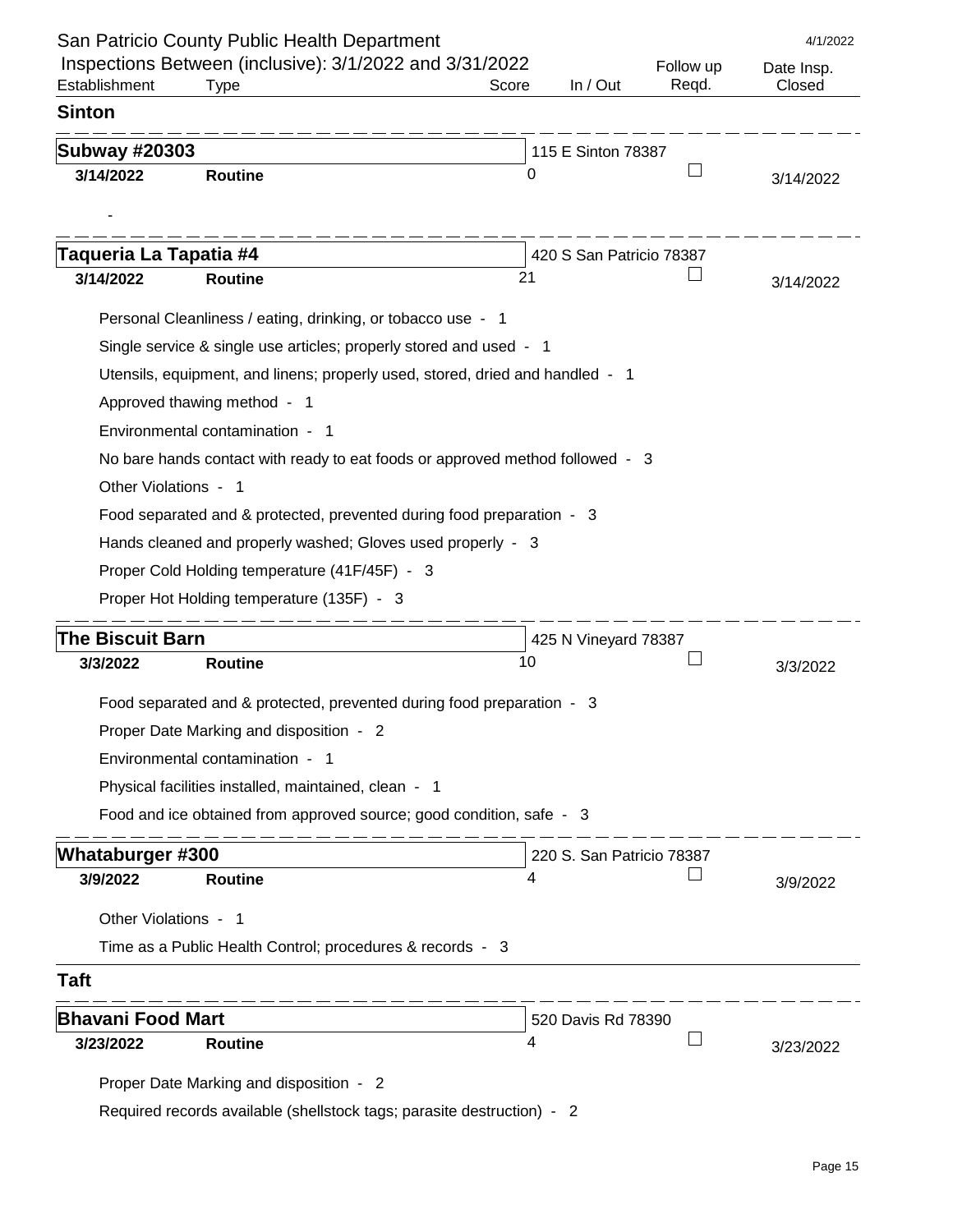|                                        | San Patricio County Public Health Department                                  |       |                         |           | 4/1/2022   |
|----------------------------------------|-------------------------------------------------------------------------------|-------|-------------------------|-----------|------------|
|                                        | Inspections Between (inclusive): 3/1/2022 and 3/31/2022                       |       |                         | Follow up | Date Insp. |
| Establishment                          | <b>Type</b>                                                                   | Score | In / Out                | Regd.     | Closed     |
| <b>Taft</b>                            |                                                                               |       |                         |           |            |
| <b>Dairy King</b><br>241 Hwy 181 78390 |                                                                               |       |                         |           |            |
| 3/23/2022                              | <b>Routine</b>                                                                | 6     |                         |           | 3/23/2022  |
|                                        | Non-Food Contact surfaces clean - 1                                           |       |                         |           |            |
|                                        | Adequate ventilation and lighting; designated areas used - 1                  |       |                         |           |            |
| Other Violations - 1                   |                                                                               |       |                         |           |            |
|                                        | Utensils, equipment, and linens; properly used, stored, dried and handled - 1 |       |                         |           |            |
|                                        | Personal Cleanliness / eating, drinking, or tobacco use - 1                   |       |                         |           |            |
|                                        | Wiping Cloths; properly used and stored - 1                                   |       |                         |           |            |
| <b>Donuts Palace</b>                   |                                                                               |       |                         |           |            |
| 3/23/2022                              | <b>Routine</b>                                                                | 6     | 1018 Hwy 181 78390      |           | 3/23/2022  |
|                                        |                                                                               |       |                         |           |            |
|                                        | Time as a Public Health Control; procedures & records - 3                     |       |                         |           |            |
|                                        | Food separated and & protected, prevented during food preparation - 3         |       |                         |           |            |
| <b>Lowe's #114</b>                     |                                                                               |       | 616 State Hwy.181 78390 |           |            |
| 3/8/2022                               | <b>Routine</b>                                                                | 8     |                         |           | 3/9/2022   |
|                                        | Proper disposition of returned, previously served, reconditioned - 3          |       |                         |           |            |
|                                        | Non-Food Contact surfaces clean - 1                                           |       |                         |           |            |
|                                        | Single service & single use articles; properly stored and used - 1            |       |                         |           |            |
|                                        | Toxic substances properly identified, stored and used - 3                     |       |                         |           |            |
|                                        |                                                                               |       |                         |           |            |
| <b>Shoreline Rehabilitation</b>        |                                                                               |       | 1220 Gregory St. 78390  |           |            |
| 3/4/2022                               | <b>Routine</b>                                                                | 0     |                         |           | 3/9/2022   |
|                                        |                                                                               |       |                         |           |            |
| <b>Taft High School Cafeteria</b>      |                                                                               |       | 502 Rincon Rd. 78390    |           |            |
| 3/8/2022                               | <b>Routine</b>                                                                | 0     |                         |           | 3/9/2022   |
|                                        |                                                                               |       |                         |           |            |
|                                        |                                                                               |       |                         |           |            |
| <b>Taqueria Mi Ranchito</b>            |                                                                               |       | 418 Hwy 181 78390       |           |            |
| 3/23/2022                              | <b>Routine</b>                                                                | 23    |                         |           | 3/23/2022  |
| Other Violations - 1                   |                                                                               |       |                         |           |            |
|                                        | Proper Hot Holding temperature (135F) - 3                                     |       |                         |           |            |
|                                        | Proper Cold Holding temperature (41F/45F) - 3                                 |       |                         |           |            |
|                                        | Hands cleaned and properly washed; Gloves used properly - 3                   |       |                         |           |            |
|                                        | Environmental contamination - 1                                               |       |                         |           |            |
|                                        | Personal Cleanliness / eating, drinking, or tobacco use - 1                   |       |                         |           |            |